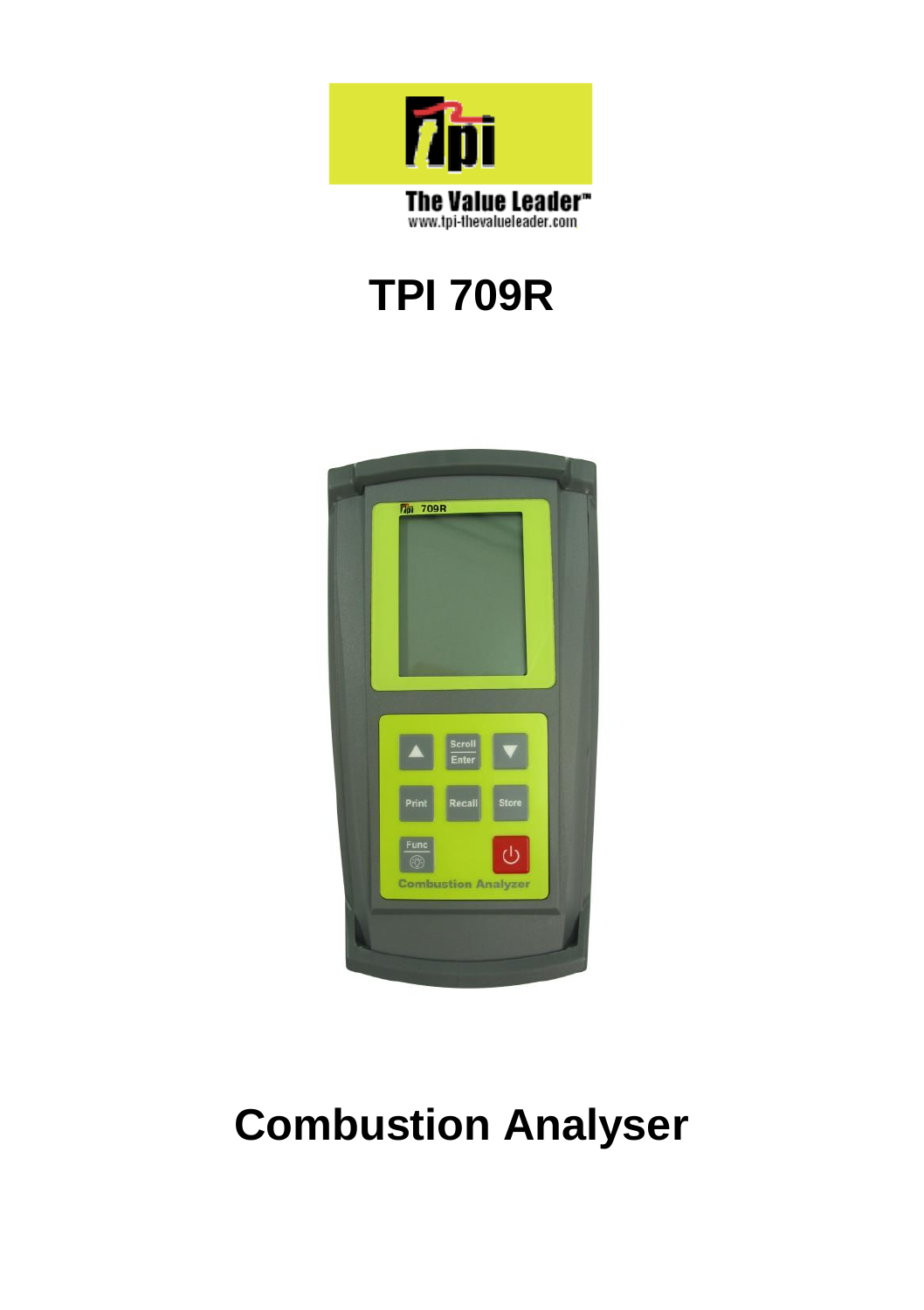#### **Contents**

| 1.         | Introduction                                                                                                                                                               |  |
|------------|----------------------------------------------------------------------------------------------------------------------------------------------------------------------------|--|
| 2.         | <b>Instrument Overview</b><br>2.1 Front View<br>2.2 Back View<br>2.3 Side Views<br>2.4 Top View                                                                            |  |
| 3.         | Turning On & Fuel Selection<br>3.1<br><b>Turning On</b><br><b>Fuel Selection</b><br>3.2                                                                                    |  |
| 4.         | The 5 Functions<br>4.1<br>Function 1: - Flue Gas Analysis<br>4.2<br>Function 2: - Temperature Reading<br>4.3 Function 3: - Pressure Testing<br>4.4 Function 5: - Date/Time |  |
| 5.         | Saving Data                                                                                                                                                                |  |
| 6.         | <b>Reviewing Data</b>                                                                                                                                                      |  |
| 7.         | <b>Printing Data</b>                                                                                                                                                       |  |
| 8.         | Turning Off & Charging                                                                                                                                                     |  |
| 9.         | Holding Data on Screen                                                                                                                                                     |  |
| Appendix A | Specifications                                                                                                                                                             |  |
| Appendix B | <b>Calibration &amp; Service</b>                                                                                                                                           |  |
| Appendix C | Guarantee                                                                                                                                                                  |  |
| Appendix D | <b>Troubleshooting Guide</b>                                                                                                                                               |  |
| Appendix E | Index                                                                                                                                                                      |  |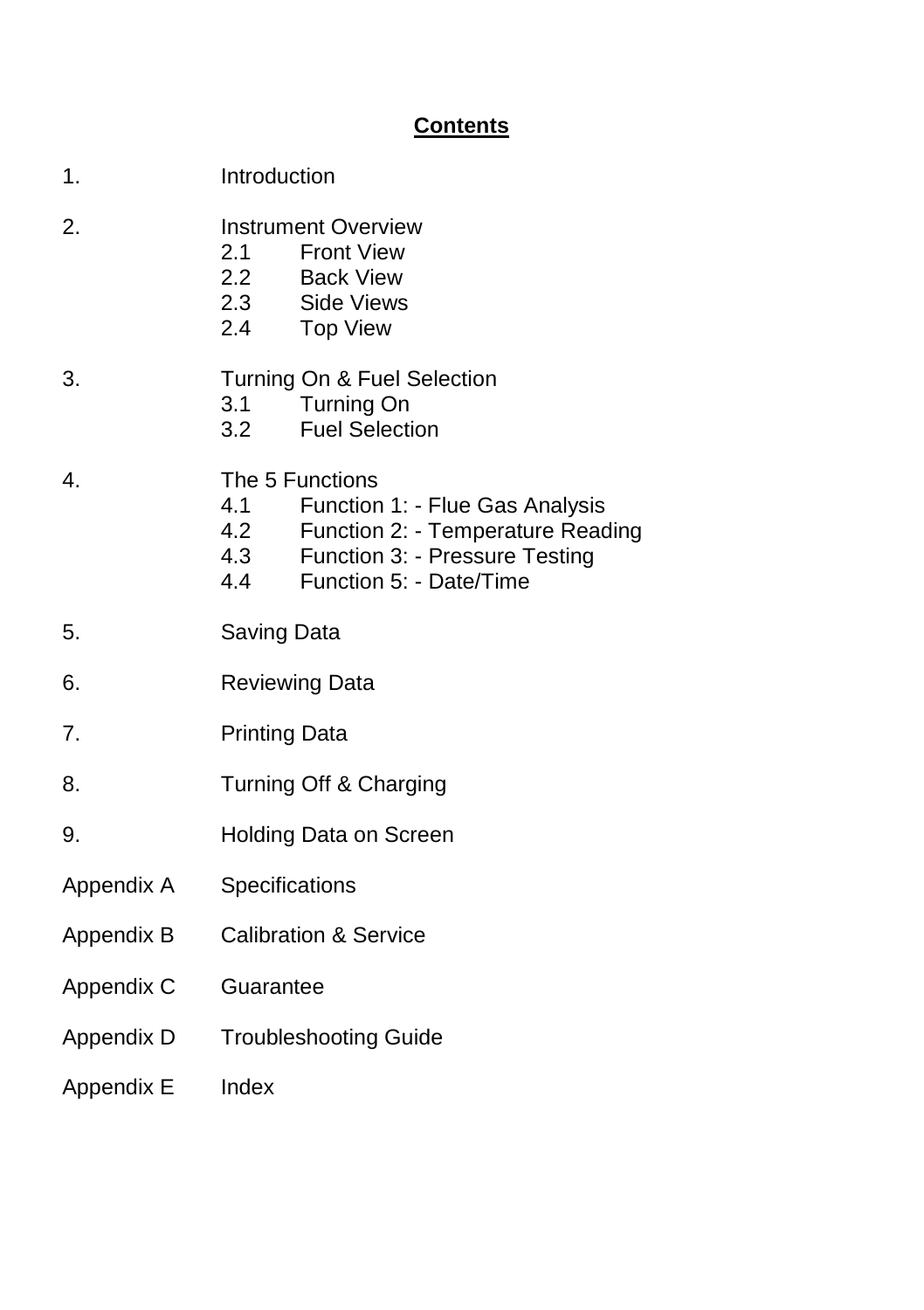#### **1. Introduction**

Thank you for purchasing TPI brand products. The TPI 709R Combustion Analyser is a state of the art, easy to use analyser designed not only to display and calculate the required readings from a flue but also to cover most of the other desirable parameters associated with appliance installation and maintenance. The instrument is ruggedly constructed and comes with a limited 6 Year Warranty\*.

This manual will guide you through the functions of the TPI 709R, which will give you many years of reliable service. The TPI 709R software has in-built selfdiagnostics that can easily be interrogated by our fully qualified and professional engineers should an error occur. Please call the number below before returning your instrument to your distributor should an error occurs. We can rectify over 75% of proposed faults over the phone.

## **TPI HELPLINE 01293 530196 opt. 2**

Your TPI 709R Combustion Analyser comes complete with the following items as standard: -

- TPI 709R Instrument
- Rubber Boot
- Soft Carrying Case
- Sampling Probe (c/w Type "K" Thermocouple)
- In-Line Water Trap Bowl Filter (c/w Spare Particle Filter)
- Battery Charger
- Mini In-Line Pump Protection Filter (c/w 5 spare filters)
- Exhaust Spigot (removable)
- Pressure Tubing (2 x 1 metres)
- GK11M Air Probe
- Instruction Manual

Your TPI 709R Combustion Analyser has the following options available: -

- Infrared Printer (see Appendix B)
- Various Temperature Probes (see Appendix B)
- Oil Filter (see Appendix B)
- Smoke Test Pump (see Appendix B)

\*subject to annual servicing being carried out by TPI Europe or one of its approved service centres.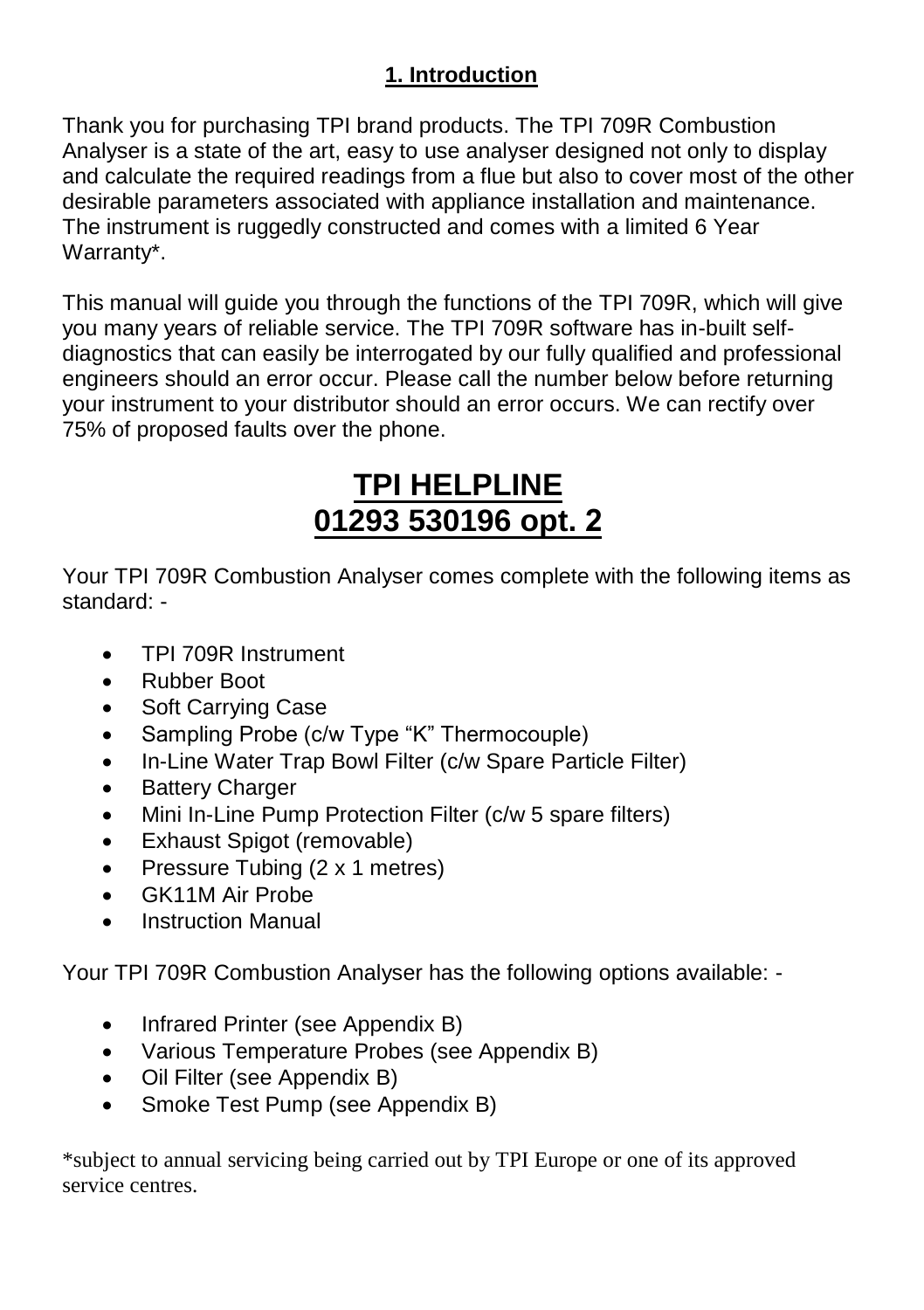#### **2. Instrument Overview**

#### 2.1 Front View



| Rubber Boot              | Protects the instrument from accidental damage |
|--------------------------|------------------------------------------------|
| Display                  | Large 3 Parameter Backlit Display              |
| <b>Battery Indicator</b> | Showing battery life                           |
| Selected Fuel Type       | N Gas, LPG, Light Oil or Heavy Oil             |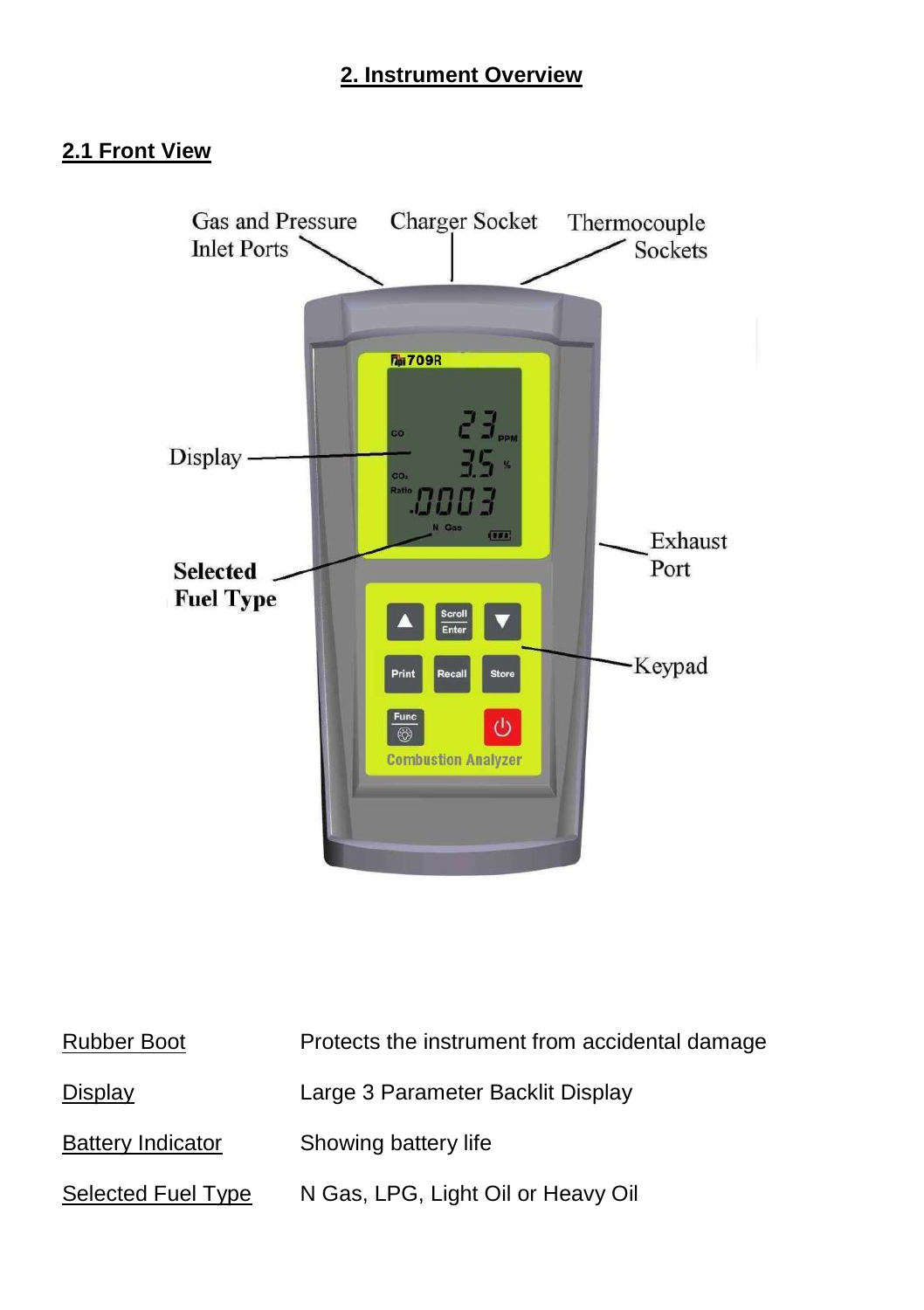



Turns the instrument ON and OFF (see 3.1 & 8)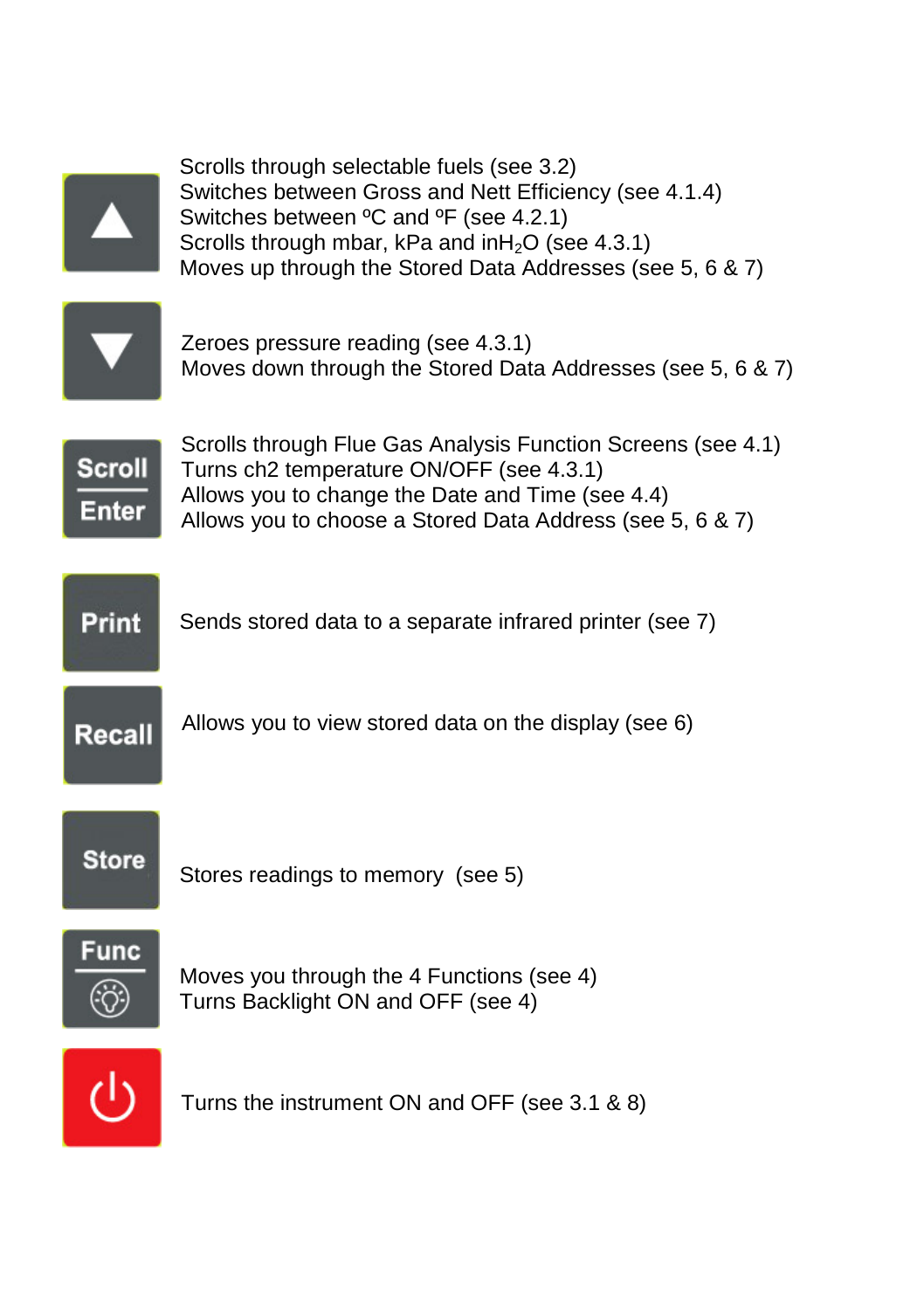#### **2.2 Back View**



| Gas and Pressure Inlet Ports | Connection for In-Line Pump Protection Filter<br>(see 2.4 & 3.1)<br>Connections for Pressure Tubing (see 2.4 & 4.3) |
|------------------------------|---------------------------------------------------------------------------------------------------------------------|
| Calibration and Info Label   | Displays calibration information<br>Displays serial number                                                          |
| <b>Battery Compartment</b>   | Holds rechargeable battery                                                                                          |
| Rubber Boot                  | Protects the instrument from accidental damage                                                                      |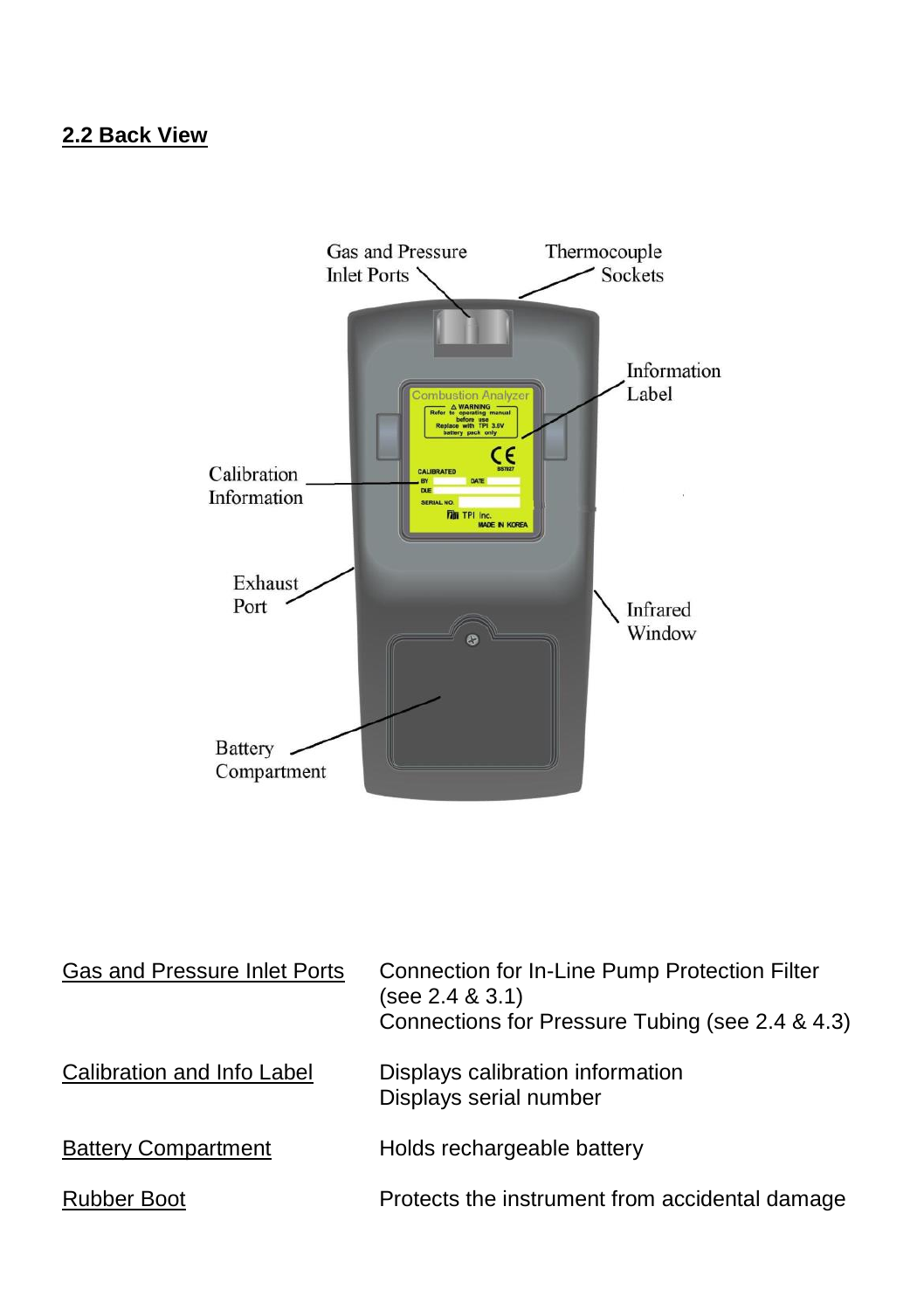### **2.3 Side Views**



| Exhaust Port    | Port for connection of Exhaust Adaptor               |
|-----------------|------------------------------------------------------|
| Infrared Window | Window for sending stored data to IR Printer (see 7) |
| Rubber Boot     | Protects the instrument from accidental damage       |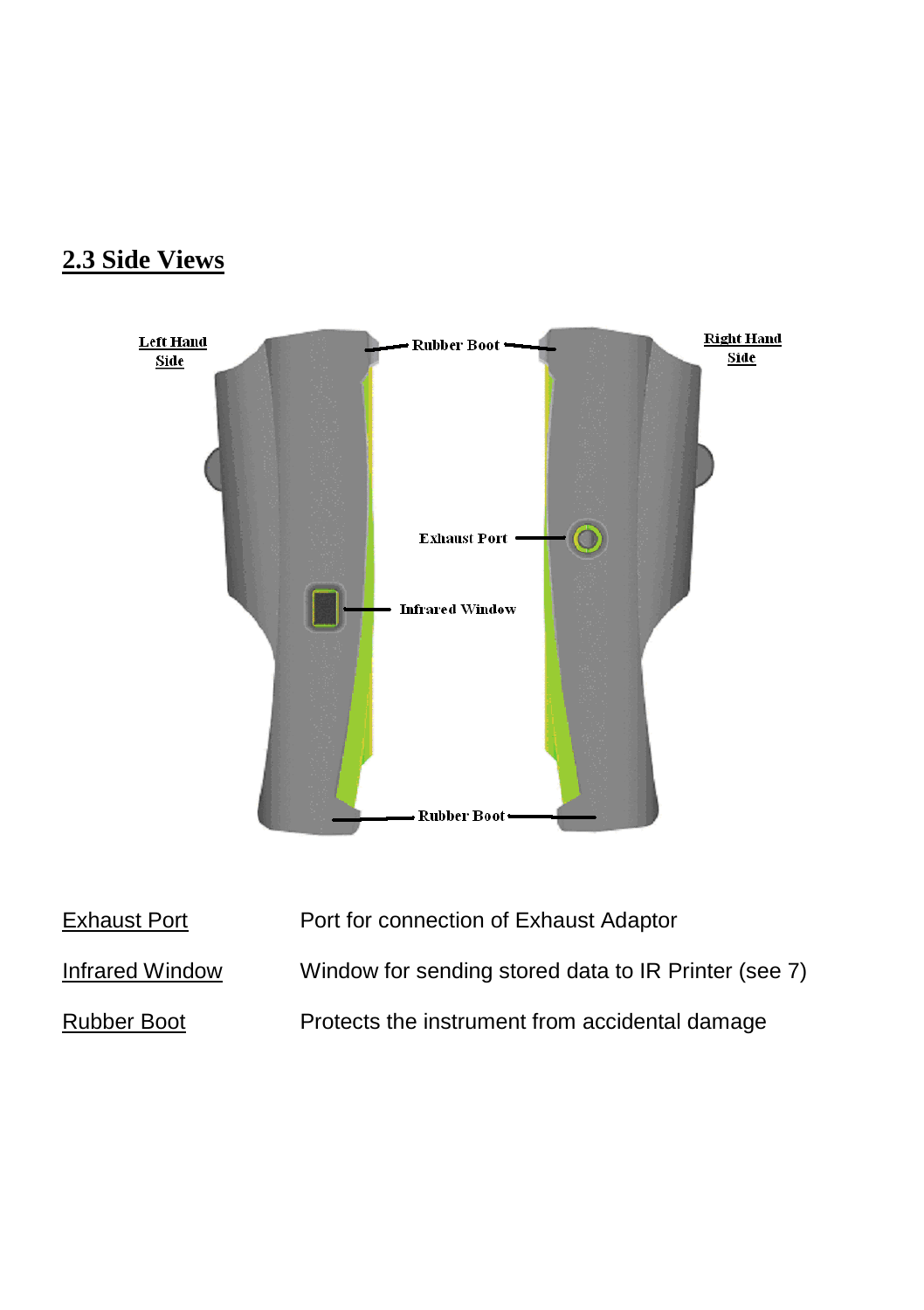#### **2.4 Top View**



| <b>Charger Socket</b>                       | Connection for 220V/115V charger (see 10.1)                                                                     |
|---------------------------------------------|-----------------------------------------------------------------------------------------------------------------|
| Thermocouple (ch1)<br>T1 Socket             | Connection for thermocouple plug on probe (see 4.1)<br>Connection for any 'K' type thermocouple probe (see 4.2) |
| Thermocouple (ch2)<br>T <sub>2</sub> Socket | Connection for any 'K' type thermocouple probe (see 4.2)                                                        |
| <b>Gas Inlet Port</b>                       | Connection for In-Line Pump Protection Filter (see 3.1)                                                         |
| Pressure (+) Port                           | Connections for Pressure Tubing (see 4.3)                                                                       |
| Pressure (-) Port                           | Connections for Pressure Tubing (see 4.3)                                                                       |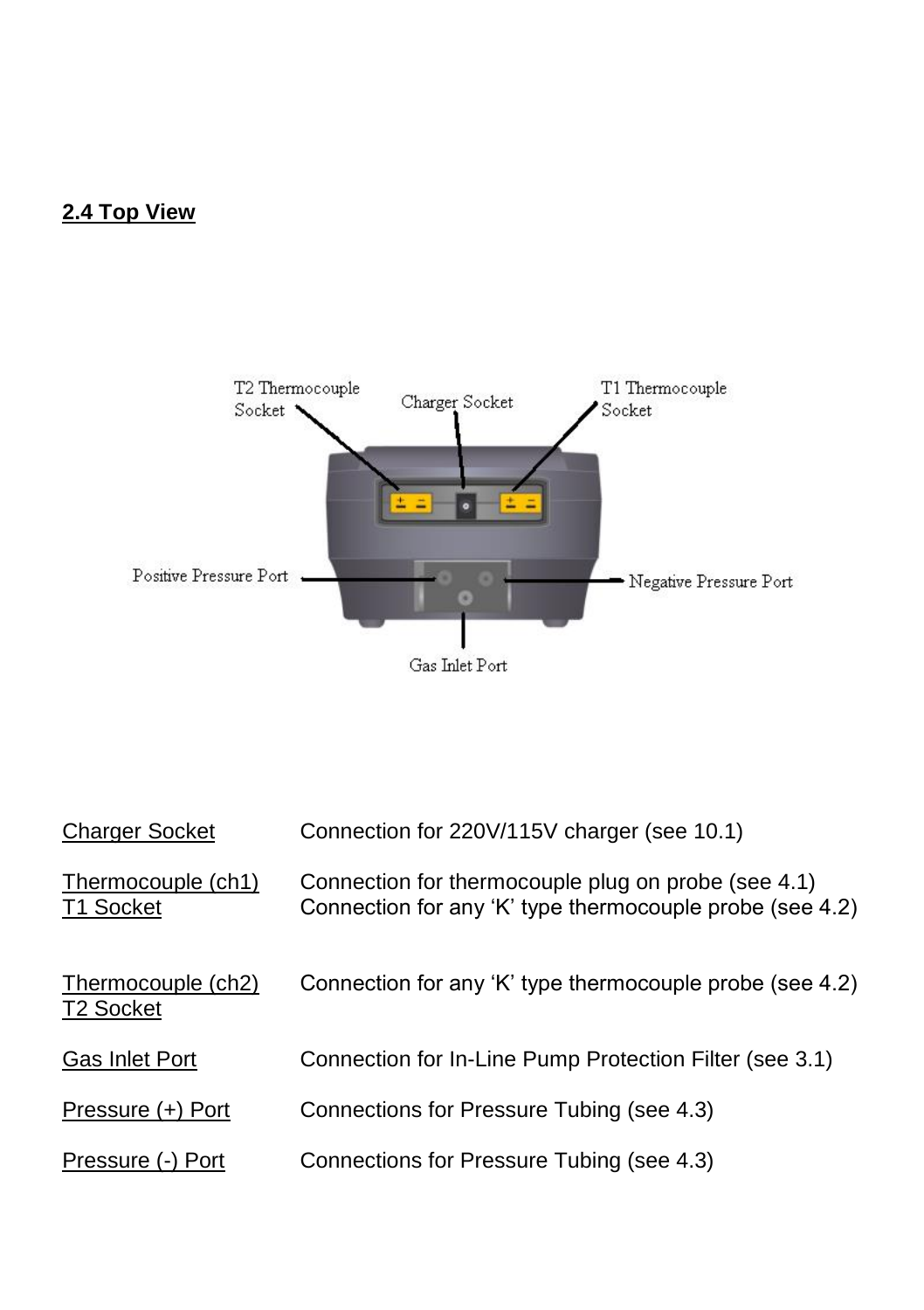#### **3. Turning On & Fuel Selection**

#### **3.1 Turning On**

**Always: -** Before turning on please ensure that the **In-Line Pump Protection Filter** (shown across) is connected to the Gas Sample Port (see 2.2 or 2.4). **\*\*THIS MUST REMAIN ON THE UNIT AT ALL TIMES.\*\* Failure to do so may result in pump failure and will invalidate the warranty.** 



Press the **Power Key** for approximately 2 seconds and the TPI 709R will start up and display ALL Segments on the display for approx. 1 second. The 709R will then enter its 30-second purge period countdown with the following screen being displayed.



**The instrument should ALWAYS be turned on in a clean air environment as the 30 second purge will attempt to set the Carbon Monoxide level to 0 ppm and the Oxygen to 20.9%.** 

*If there is insufficient clean air in the sensor chamber after the 30 second purge period an error indicating this may be displayed, please see troubleshooting guide (appendix D) for appropriate remedy. If the error is still present after attempting the suggested remedy please call the* 

### *TPI HELPLINE 01293 530196*

#### **3.2 Fuel Selection**

During the last 20 seconds of the 30 second purge time (i.e. as the 709R counts down from 19 to 0) the user can scroll through the following Fuels: - Natural Gas, LPG, Light Oil & Heavy Oil etc…….by repeatedly pressing the **Up Arrow Key** to select the Fuel they are working with.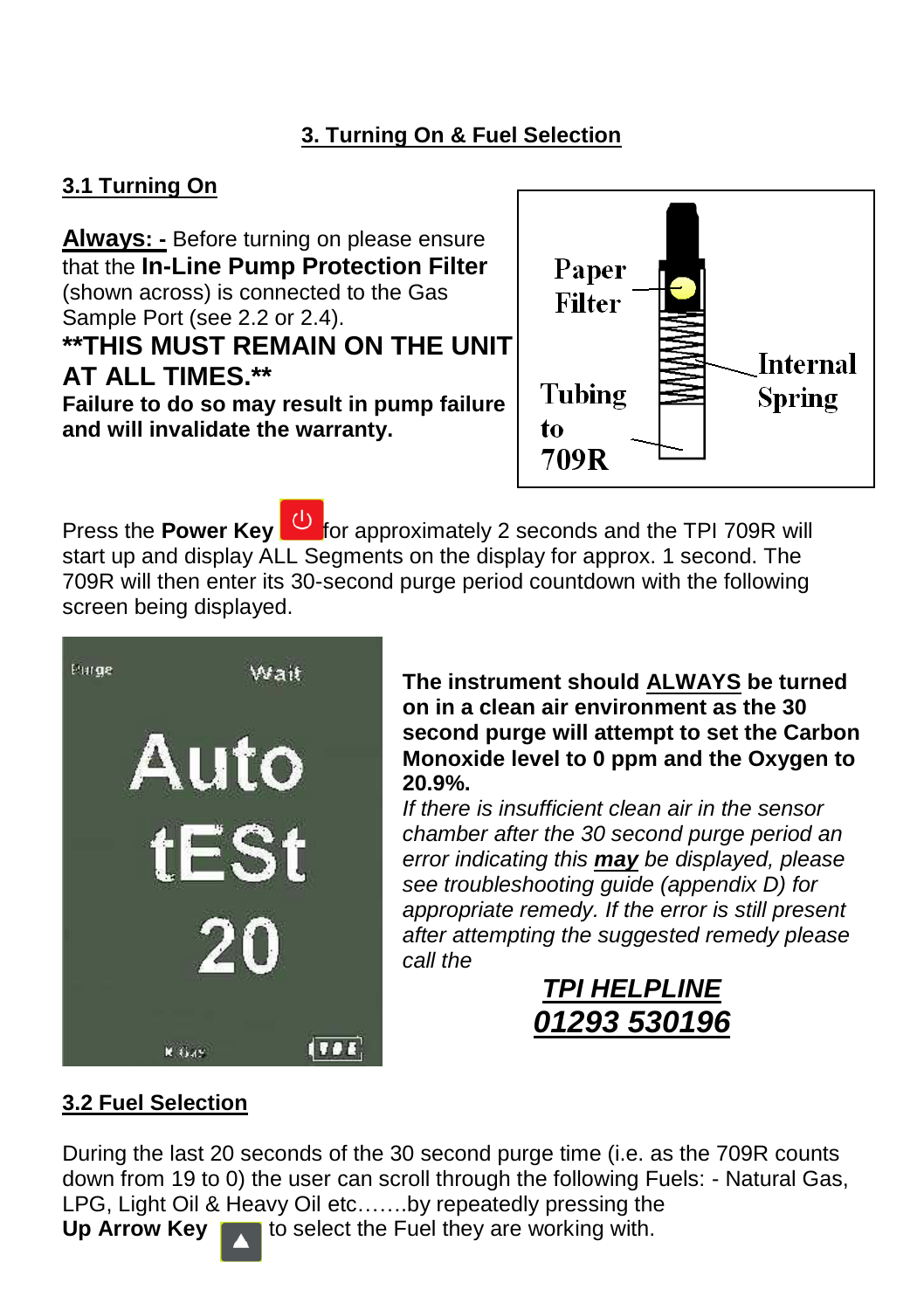#### **4. THE 4 FUNCTIONS**

After the 30-second countdown the instrument is ready to take **Flue Gas**, **Temperature** or **Pressure** readings and will Display the following Screen.



**You are now ready to take Flue Gas Analysis Readings. Please continue on with the manual from Section 4.1 (below) which will guide you through the various Analysis Screens.** 

**However, if you do not wish to perform a Flue Test at this moment Press the Func/Backlight Key and move onto Section 4.2 of the manual.** 

At any time you can activate the Backlight by **holding down** the **Func/Backlight Key Funce** for 2 seconds.

#### **4.1 Function 1: - Flue Gas Analysis**

**Ensure you have connected the Temperature Sampling Probe complete with In-Line Water Trap Bowl Filter to the In-Line Pump Protection Filter (See 3.1) which should ALWAYS be connected to the Gas Sample Port (see 2.2 or 2.4) and that the 'K' Type Thermocouple Plug is in Thermocouple Socket (ch1) (see 2.4). Also ensure that a 'K' Type Air Probe is connected to Thermocouple Socket (ch2) (see 2.4) in order to calculate efficiency.** 

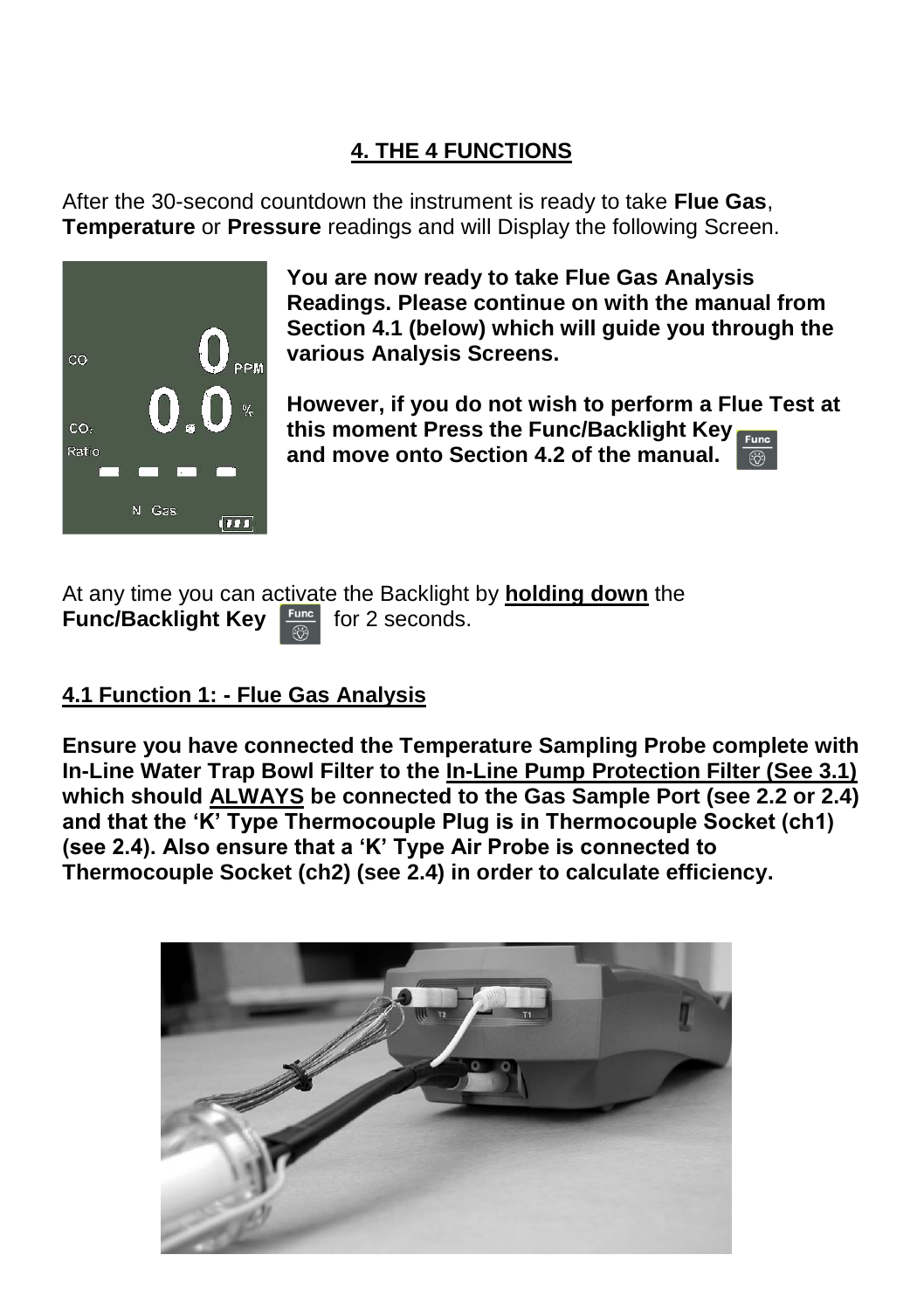Your temperature-sampling probe comes complete with an In-Line Water Trap Bowl Filter as standard.



This consists of a Particle Filter in the Bowl Compartment and a Disc Filter in the Lid (as shown in the diagram across). The Disc Filter in Lid will prevent any excessive water from entering the 709R Combustion Analyser if used correctly.

If you are working with **OIL** then you **MUST** ensure that you also use the optional Oil Filter as shown below. **Failure to do so will result in erroneous readings.** 





**If any of the filters become excessively dirty or blocked then the following screen will be displayed as a warning and no further readings will be able to be taken until either the dirty filters are replaced or the blockage removed:-**



**The 709R will also give off an audible Beeping Alarm to warn that a "FLo Err" is being detected**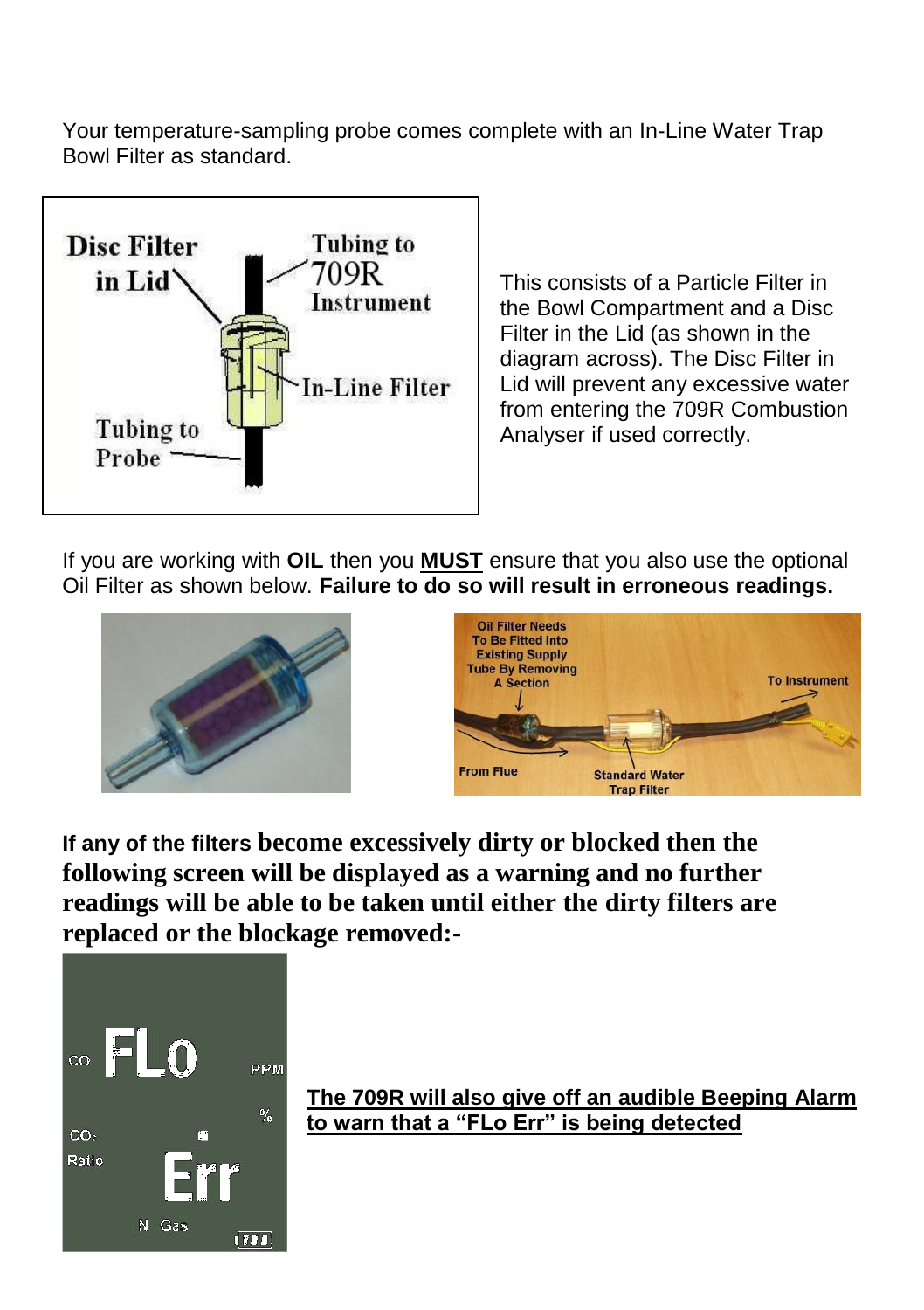**WARNING: -** Ensure that the In-Line Water Trap Bowl Filter hangs in a vertical position whilst readings are being taken, particularly if water is visible (see below). **Failure to comply may result in damage to the instrument and will invalidate the warranty.**





**WARNING: -** There is **ONLY** one correct way to connect the 'K' type thermocouple plug into the socket (see 2.4). The thermocouple plug is designed with one thick (negative) and one thinner (positive) prong. Forcing the plug into the socket the wrong way round may result in damage to the instrument. **Failure to comply may result in damage to the instrument and will invalidate the warranty.**



Analysis Screens

Pressing the **Scroll/Enter Key Scroll** will take you through the following Flue Gas Analysis Screens

#### **4.1.1 Screen 1**



Displays Carbon Monoxide (CO) reading in parts per million (ppm) Displays calculated Carbon Dioxide  $(CO<sub>2</sub>)$  figure in percentage (%) Displays calculated  $CO/CO<sub>2</sub>$  (Ratio) figure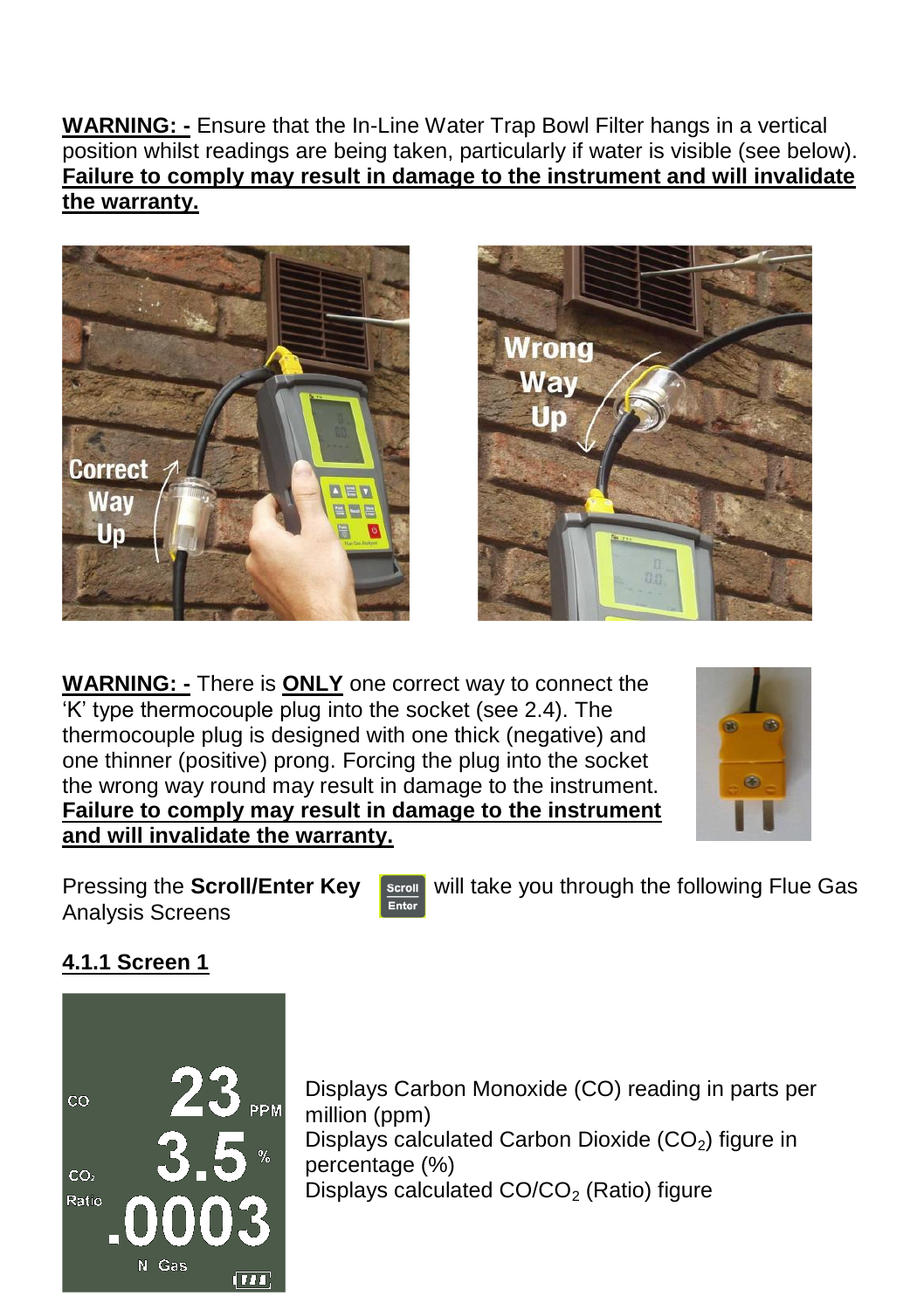#### **4.1.2 HIGH CO ALARM**

Should the CO reading rise above 2,000ppm a continuous series of Alarm Beeps will be heard. This Alarm alerts the user that there is a high concentration of CO and that there may be a potential problem with the appliance. The instrument will continue to monitor CO up to 10,000ppm but the longer the probe is left attached to the instrument sampling at these high levels the longer the recovery time back to ambient air before the instrument will be able to be switched off (see 4.1.8 – Failsafe Turn Off).

#### **4.1.3 Screen 2**

**4.1.4 Screen 3** 



Displays Oxygen  $(O_2)$  reading in percentage  $(\%)$ Displays calculated Excess Air (X Air) figure in percentage (%) Displays calculated Efficiency (Eff.) figure in percentage (%)

**Pressing the Up Arrow Key Will toggle between Gross & Nett Efficiency**



Displays Carbon Monoxide (CO) reading in parts per million (ppm) Displays Oxygen  $(O_2)$  reading in percentage  $(\%)$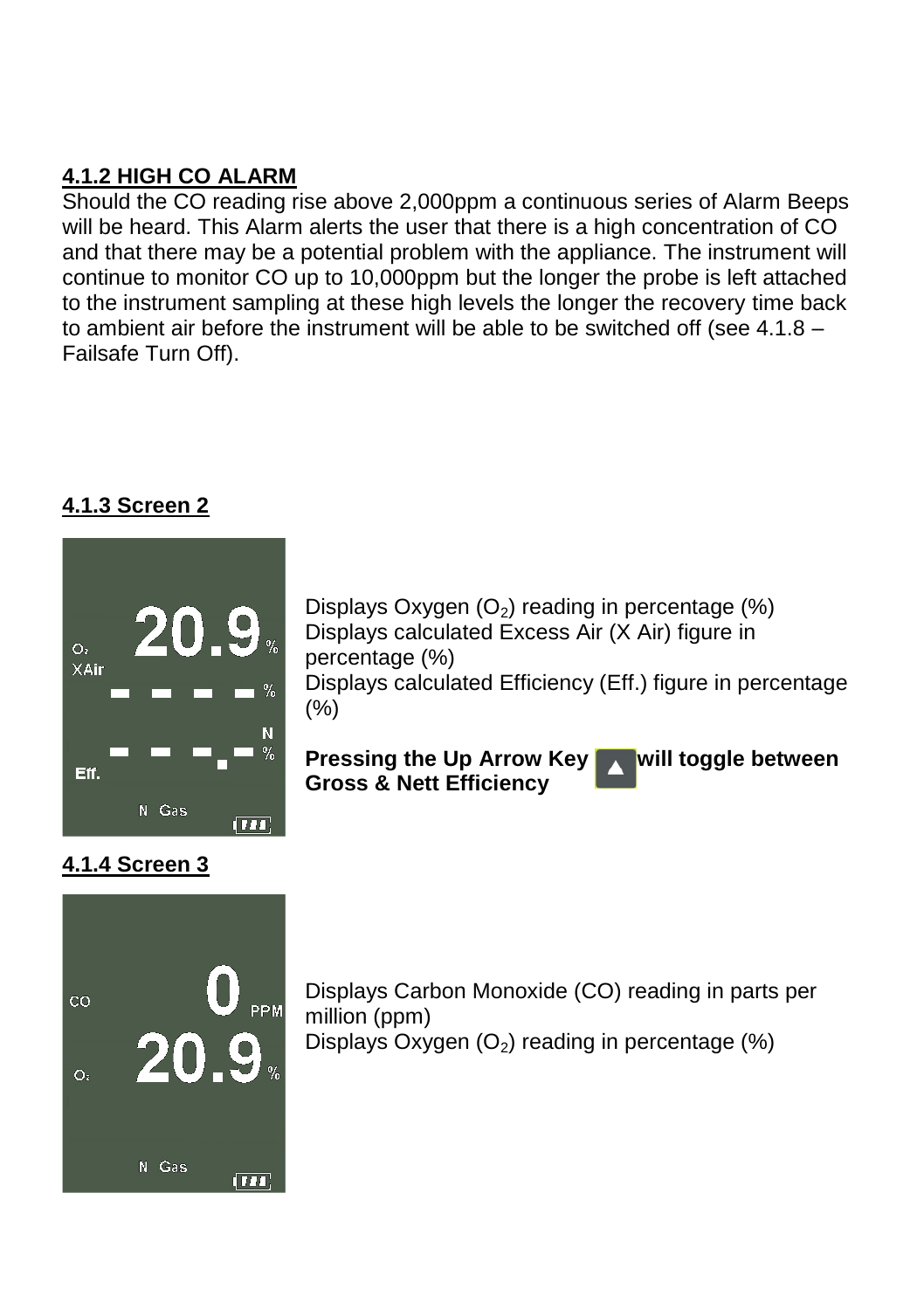#### **4.1.5 Screen 4**



Displays CO air free calculated reading

#### **4.1.6 Screen 5**



Displays Temperature reading of Channel 1 (ch1) in degrees Centigrade (ºC) Displays Temperature reading of Channel 2 (ch2) in degrees Centigrade (ºC) Displays the Differential Temperature (Diff.) between ch1 and ch2 in ºC

**'oPEn' will be displayed if no 'K' type probe is connected to the thermocouple socket** 

#### **4.1.7 CO above 15ppm (Failsafe) Protection Beep**

The 709R will not allow the user to either Turn the instrument OFF or to move to another Function whilst the CO level is above 15ppm. A short beep will be heard should the user attempt either of the above with the CO above 15ppm. This is a Failsafe Feature of the 709R to protect the instrument from giving false readings when next turned on. The 709R should be run in a clean air environment with just the In-Line Pump Protection Filter attached until the CO level drops below 15ppm. The 709R will then be able to be moved to a different function screen or be turned OFF.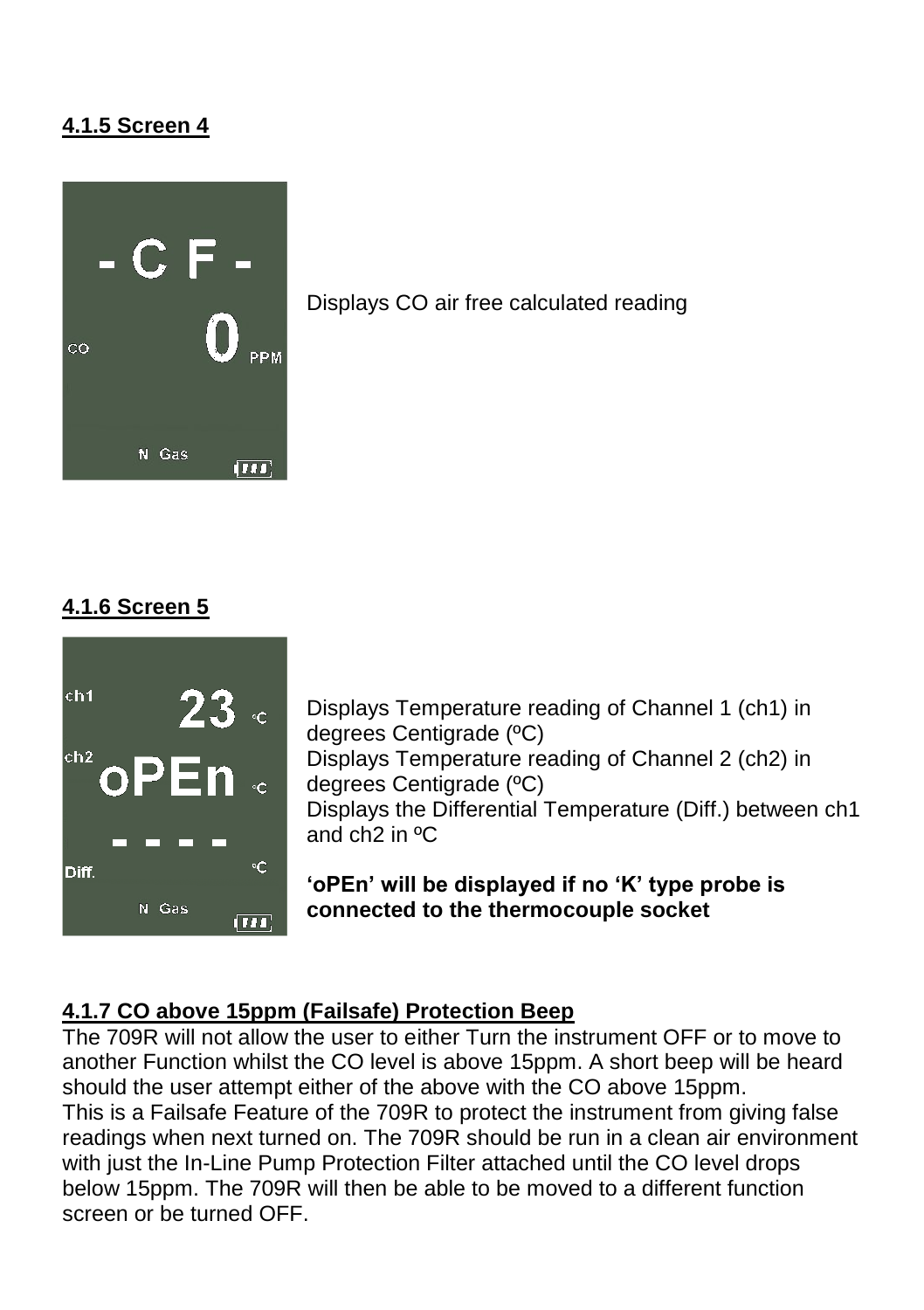#### **4.2 Function 2: - Temperature Reading**

The pump will stop running when in this function

**Remember:-** It was the **Function Key**  $\frac{Func}{\circledR}$  that got you here!!!

**Ensure you have a 'K' type probe connected to one or both of the thermocouple sockets ch1 or ch2 (see 4.2)**



**WARNING: -** There is **ONLY** one correct way to connect the 'K' type thermocouple plug into the socket (see 2.4). The thermocouple plug is designed with one thick (negative) and one thinner (positive) prong. Forcing the plug into the socket the wrong way round may result in damage to the instrument. **Failure to comply may result in damage to the instrument and will invalidate the warranty.**



#### **4.2.1 Screen 1**



Displays Temperature reading of Channel 1 (ch1) in degrees Centigrade (ºC) or degrees Fahrenheit (ºF) Displays Temperature reading of Channel 2 (ch2) in degrees Centigrade (ºC) or degrees Fahrenheit (ºF) Displays the Differential Temperature (Diff.) between ch1 and ch2 in ºC or ºF

**Pressing the Up Arrow Key A will toggle between ºC and ºF**

**'oPEn' will be displayed if no 'K' type probe is connected to the thermocouple socket**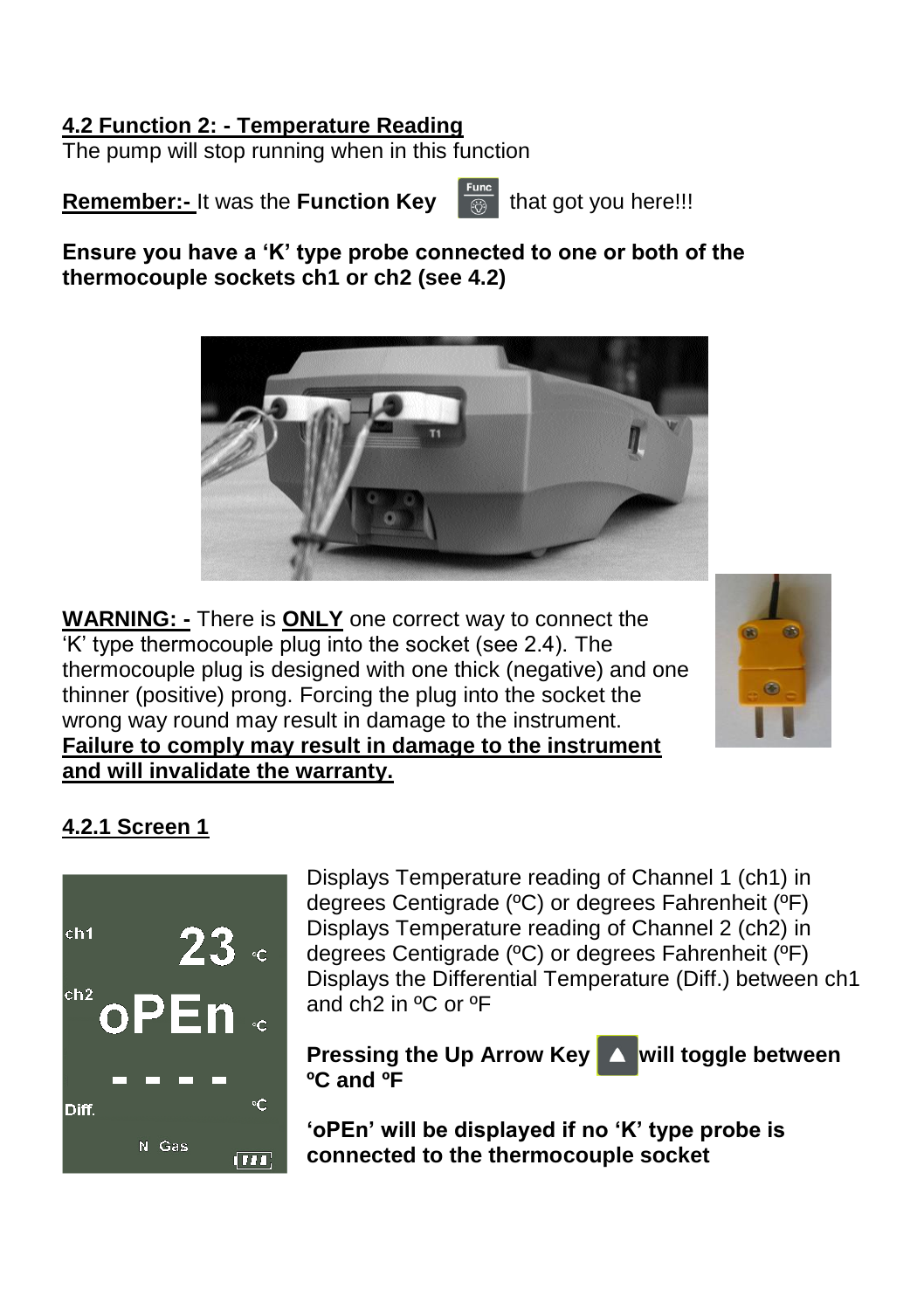#### **4.3 Function 3: - Pressure Testing**

The pump will stop running when in this function

**Remember:-** It was the **Function Key**  $\frac{r_{\text{max}}}{\sqrt{m}}$  that got you here!!!

**Ensure you have Pressure Sampling Tube connected to one or both of the Pressure Ports (see 2.2 or 2.4)** 



#### **4.3.1 Screen 1**



#### **Pressure Resolution**

The pressure resolution can be toggled between 0.01mbar & 0.1mbar by pressing and holding down both the Up  $\bullet$  & Down  $\bullet$  Arrow Keys simultaneously. and holding down both the **Up & Down**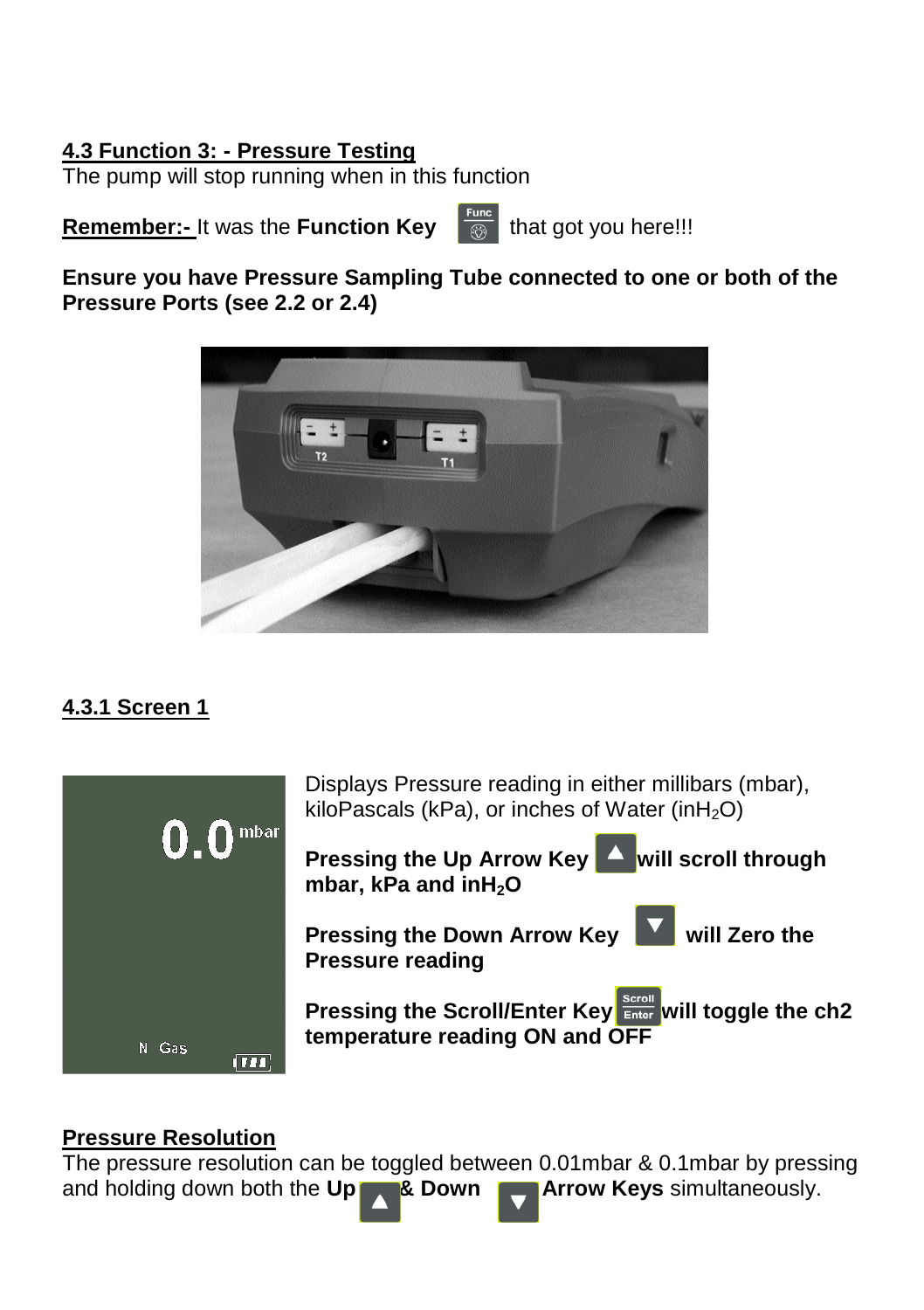#### **4.4 Function 5: - Date/Time**

The Time, Date and Year can be changed whilst in this function as below:-

#### **4.4.1 Screen 1**



- 1. Press the **Scroll/Enter Key Enter once to allow you to change the Time,** Date and Year
- 2. Press the **Up Arrow Key** to Increase the Minutes
- 3. Press the **Down Arrow Key** to Decrease the Minutes
- 4. Press the **Scroll/Enter Key Excoll** to confirm the desired Minute and move onto the Hours

- 
- 5. Repeat steps 2 to 4 to change the Hour, the Day, the Month and the Year
- **6.** The unit will return to normal after the desired Year has been confirmed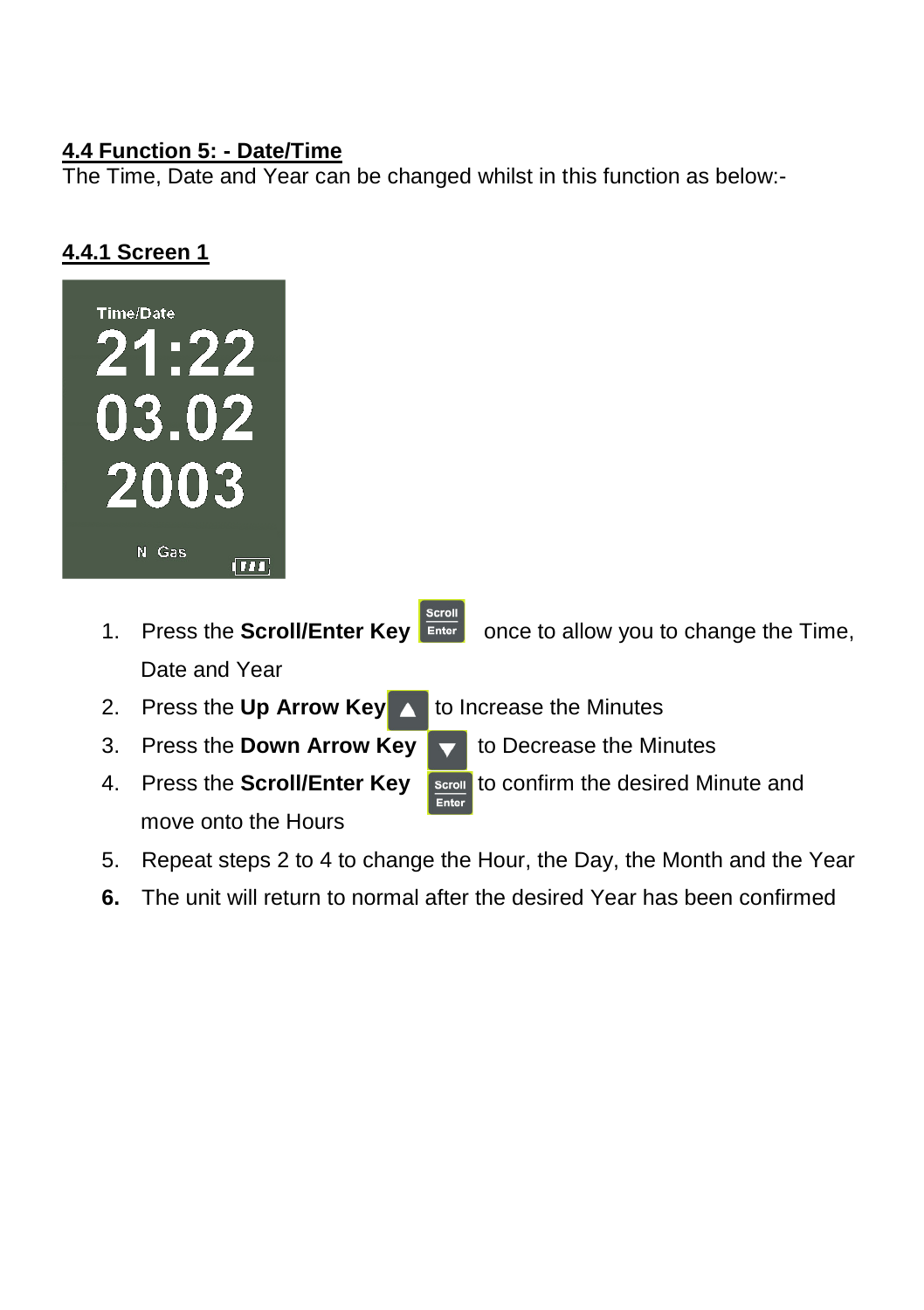### **5. SAVING DATA**

It is possible to save complete combustion readings, temperature and single pressure readings as follows:-

- **1.** Have the 709R analyser set to the relevant screen for the readings that you wish to save (i.e. Any of the combustion screens (see 4.1) for combustion readings or pressure screen (see 4.3.1) for single pressure reading)
- 2. Press the **Store Key** store once
- **3. 'Addr'** will be displayed and a location number (0 to 49) will be flashing on the screen.
- **4.** Select the required address location that you wish to save the data to by pressing the Up **and Down Arrow Keys**

**\*\*Please Note:- Choosing the same Address Location on which previously Stored Data is being held will** *OVERWRITE* **the previous readings with the New Stored Data. This will be the case regardless of the particular readings you are attempting to save (i.e. should you have Combustion Readings stored at Address 1 and you Save Temperature Readings to Address 1 then the Previous Combustion Readings will be overwritten with the New Temperature Readings) and the previously Stored Readings will not be retrievable.** 

- 5. Press the **Scroll/Enter Key Enter once and the readings will be stored to** the location that was chosen in step 3 and **"End yES"** with **"yES"**  flashing will be displayed
- 6. If you do not wish to save any further readings at this moment press the **Scroll/Enter Key <b>Repoll** and you will be returned to the screen you were  $\left| \begin{array}{cc} \end{array} \right|$  originally on.



The information that you just stored can be either be Reviewed on the screen (see 6) or Printed to a compatible IR Printer (see 7)



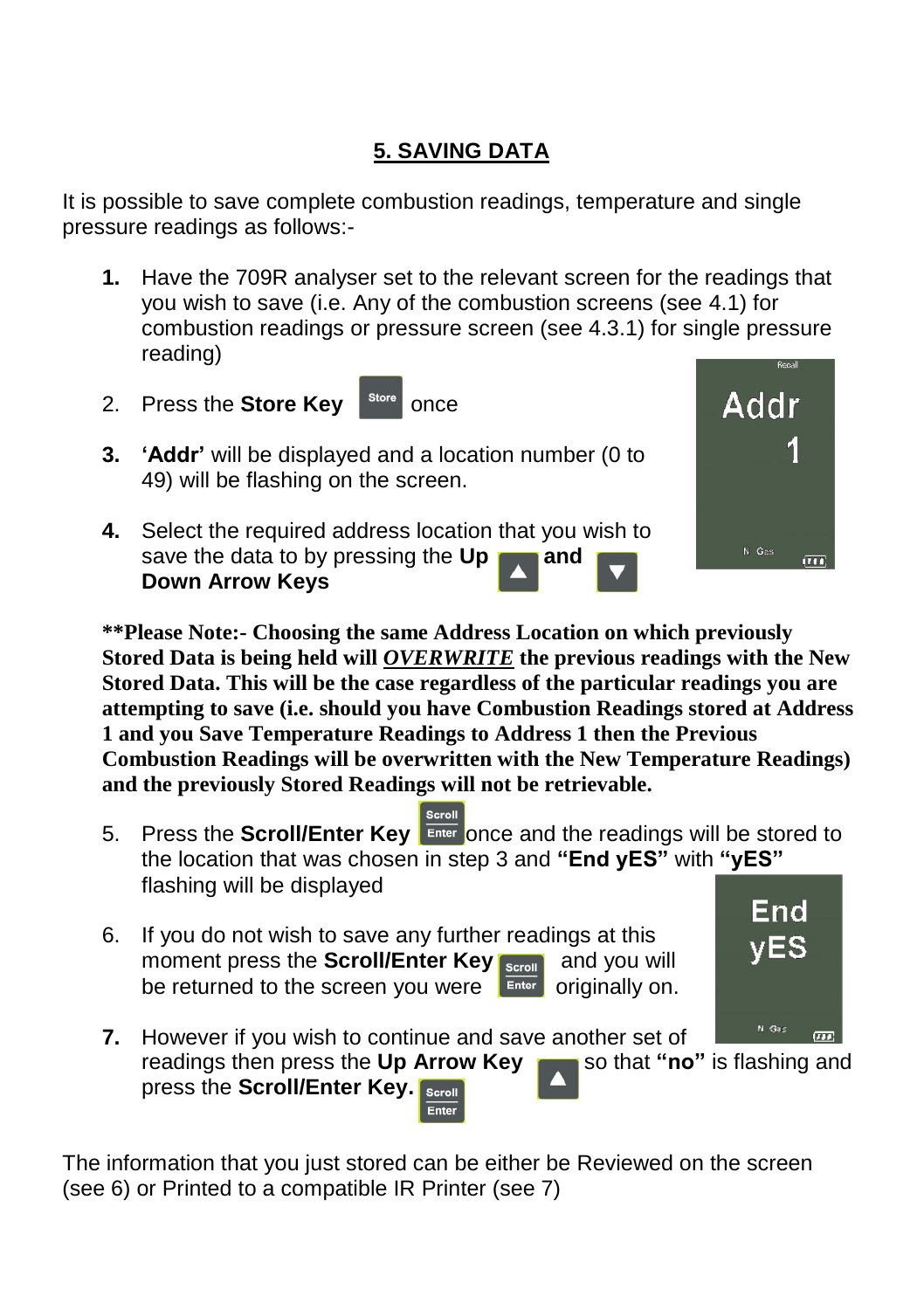#### **6. REVIEWING DATA**

1. Press the **Recall Key** <sup>Recall</sup> once and the following screen will be displayed.



**'Stor'** will be flashing on the display. If you wish to review the Last Time Calibrated Date then press the **Down Arrow Key** to have **'CAL'** flashing rather than **'Stor'** 

- **2.** Press the **Scroll/Enter Key Enter** once and if you have chosen to view the Last Time Calibrated Date **(CAL)** then the Date that the Last Time the 709R was calibrated will be displayed flashing on the screen. (Go To Step 6)
- **3.** However if you have chosen to view Stored **(Stor)** Readings then **'Addr'** will be displayed and a location number will be flashing. **Select the required address location that you wish to Addr review by pressing the Up and Arrow Arrow Keys.**
- 4. Press the **Scroll/Enter Key** once and the **Time & Date of the Saved Data** from the selected address location will be displayed flashing on the screen. **\*\***If there is no data present at that location then **'nULL dAtA'** will be displayed flashing\*\*



- **5. The rest of the Saved Data at this address location can be reviewed** by pressing the Up and **Down Arrow Keys**
- icroll 6. Press the **Scroll/Enter Key** Enter once and "End **YES"** with **"YES"** flashing will be displayed. Should you not wish to view any further stored data then press the **Scroll/Enter Key Scroll** once to Exit and be returned to the screen **Enterly you were originally on.**



- 7. However if you wish to continue and review another set of readings then press the Up Arrow Key **Allect 10** so that "no" is flashing.
- **8.** Press the **Scroll/Enter Key SECOLE Enter** once and repeat from Step 2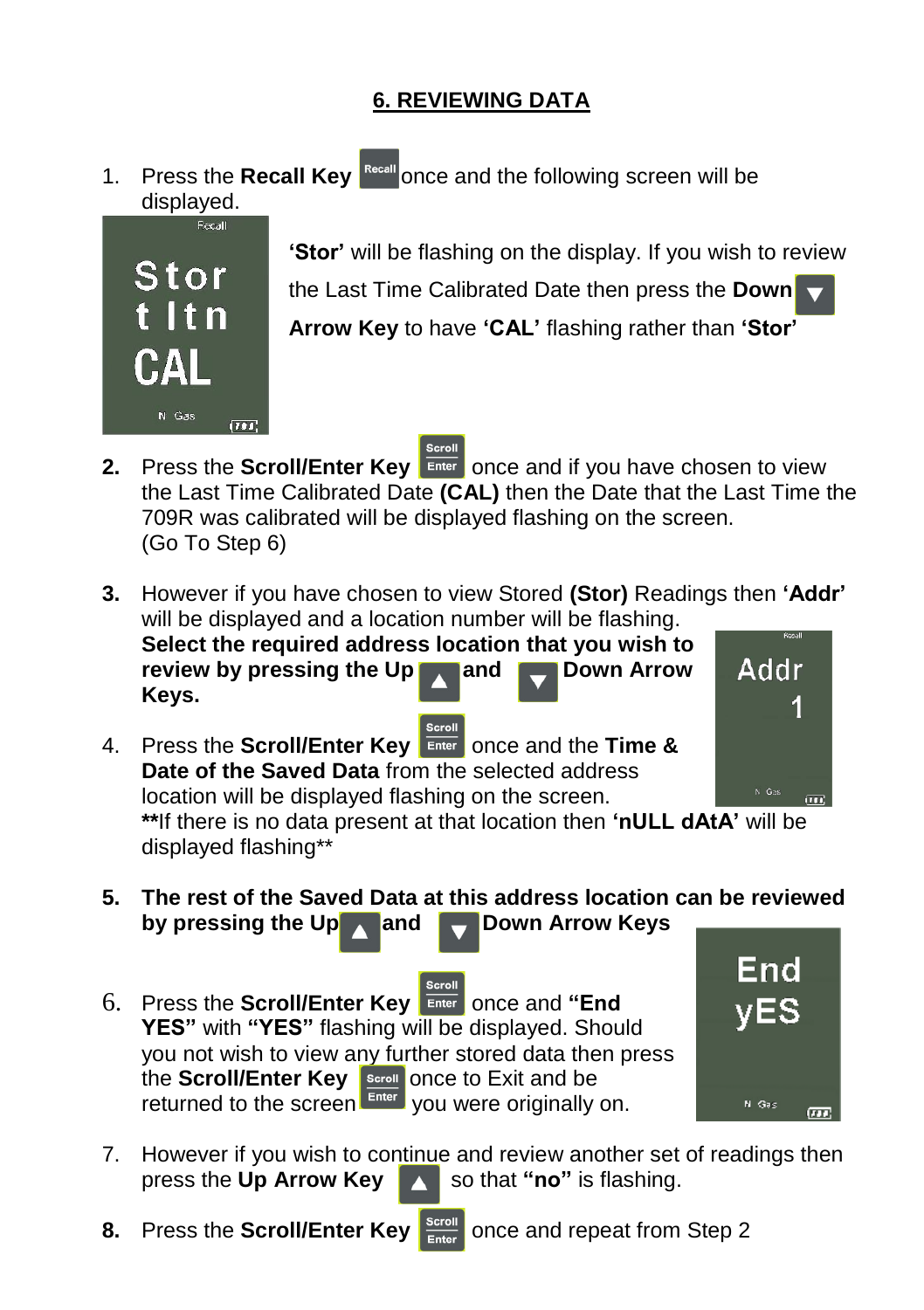### **7. PRINTING DATA**

**WARNING: -** To operate correctly there must be a clear line of sight between the Infrared Window on the instrument (see 2.3) and the Infrared Window on the IR Printer (see Printer instructions)

1 Press the **Print Kev Print** once and the following screen will be displayed.



**'rEAL'** will be flashing. If you wish to Print Out previously Stored Data **(Stor)** or

Last Time Calibrated Date **(CAL)** then press the

**Down Arrow Key to have 'Stor' or 'CAL' flashing** 

rather than **'rEAL'**



**2.** Press the **Scroll/Enter Key Enter** once and if you have chosen to print out Real Time **(rEAL)** readings or Last Time Calibrated Date **(CAL)** then the **'Print Out'** screen (below left) will be displayed and the Real Time **(rEAL)** readings or Last Time Calibrated Date **(CAL)** will be sent to the printer.



However if you have chosen to print the Stored Data **(Stor)** then **'Addr'** will be displayed and a location number will be flashing.

**Select the required address location that you wish to review the saved data from by pressing the Up and Down Arrow Keys** 



- Scroll 3. Press the **Scroll/Enter Key .** The **'Print Out'** screen (above left) is displayed and the selected readings will be sent to the printer.
- 4. Once the selected data has been sent to the IR printer **"End YES"** with **"YES"** flashing will be displayed. Should you not wish to print any further stored data then press the **Scroll/Enter Key Scroll** Once to Exit and be returned to the screen you were  $\overline{em}$  originally on.



- 5. However if you wish to continue and review another set of readings then press the **Up Arrow Key** so that **"no"** is flashing.
- 6. Press the **Scroll/Enter Key Scroll** once and repeat.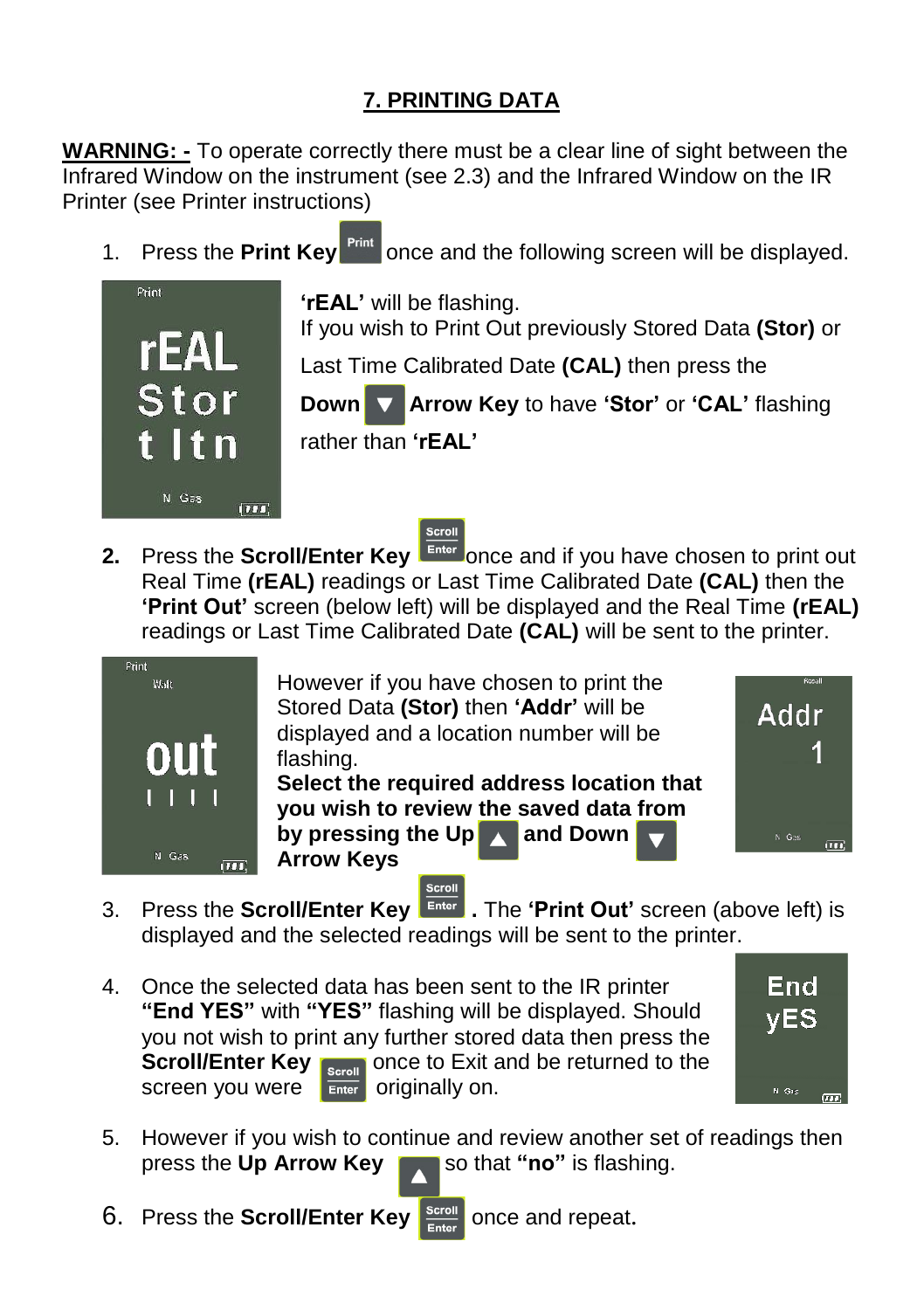#### **8. Turning Off & Charging**

**Always: -** Before turning off the TPI 709R return the instrument to a clean air environment ensuring that the **In-Line Pump Protection Filter** remains connected to the Gas Sample Port and allow the Carbon Monoxide level to return to below 15ppm and the Oxygen level to return to  $20.9\%$  ( $\pm 0.3\%$ ).

Press the **Power Key b** once to turn the instrument off. *NOTE:* Should you attempt to turn the instrument Off and the CO reading is above 15ppm then the instrument will remain On and a short Beep will be heard. The instrument can only be switched off if the CO is below 15ppm.

The instrument has an auto shut off after 10mins should no keys have been pressed for this period and, as mentioned above, that the CO is below 15ppm. Should the CO be above 15ppm then the 10-minute auto shut off countdown will not begin till the CO has gone below 15ppm.

#### **8.1 Charging**

Plug the Charger supplied into the charger socket on the instrument (see 2.4). If the instrument is turned on then a charging symbol will be displayed. Should the instrument then be turned off or turn off automatically with the charger plugged in then the charging symbol will not be displayed BUT the instrument will still be charging.

The instrument should be charged overnight for a period of 10 to 12 hours and will give over 6 hours Operating Time.

Alternatively the instrument can be used whilst plugged into the mains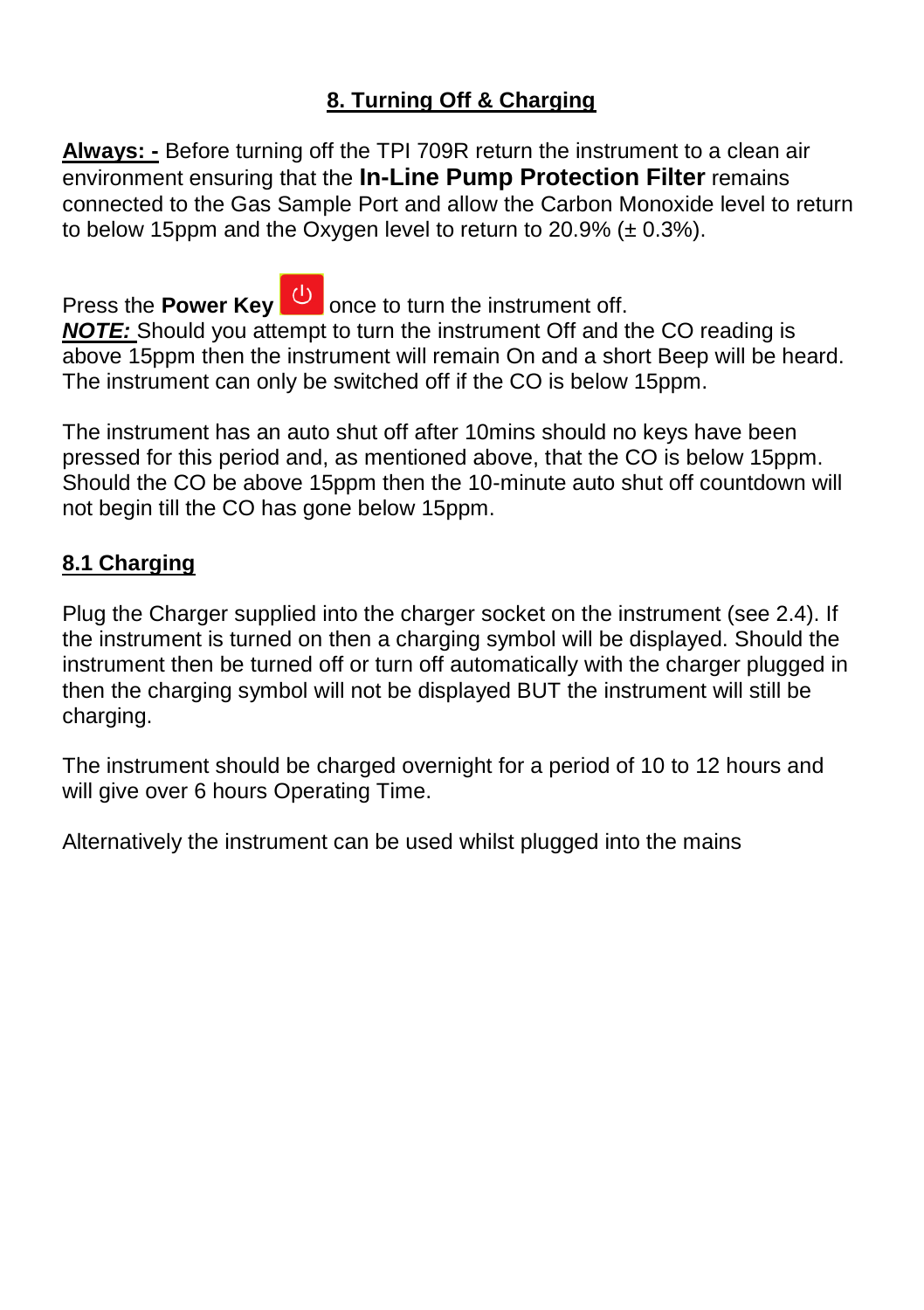#### **9. HOLDING DATA**

It is possible to hold & review complete combustion readings, temperature and single pressure readings as follows:-

- **1.** Have the 709R analyser set to the relevant screen for the readings that you wish to save (i.e. Any of the combustion screens (see 4.1) for combustion readings or pressure screen (see 4.3.1) for single pressure reading)
- 2. Press & Hold the **Down Arrow Key**
- **3.** The readings will freeze & the "BACKLIGHT SYMBOL" will be flashing on the screen to indicate you are viewing "HELD" readings
- **4.** You can scroll through the other combustion screens by pressing the **Scroll/Enter Key Scroll** repeatedly
- **5.** The "HELD" readings can also be printed whilst in "HOLD" Mode. Please follow instructions from section 7.1
- **6.** The "HELD" readings can also be stored whilst in "HOLD" Mode. Please follows instructions from section 5.1. **\*\*Please note that "HELD" readings will be un-held once they have been stored.**
- 7. To release the "HELD" readings and return to "LIVE" readings Press & Hold the **Down Arrow Key**

#### **Appendix A : SPECIFICATIONS**

#### **Instrument**

Operating Temperature Range -10°C to +50°C Battery Battery Rechargeable Ni-MH Battery Life  $\rightarrow$  6 Hours<br>Charger Input Voltage  $\rightarrow$  115V or 23

115V or 230V : 50/60 Hz AC Fuels Natural Gas, LPG, Light Oil, Heavy Oil &  $OPT 1 = Bituminous$  Coal  $OPT 2 =$  Anthrachite Coal  $OPT 3 = C_0$ ke  $OPT 4 = Butane$  $OPT 5 = Wood (Div)$  $OPT 6 = Baaasse$  $OPT 7 =$  Wood Pellet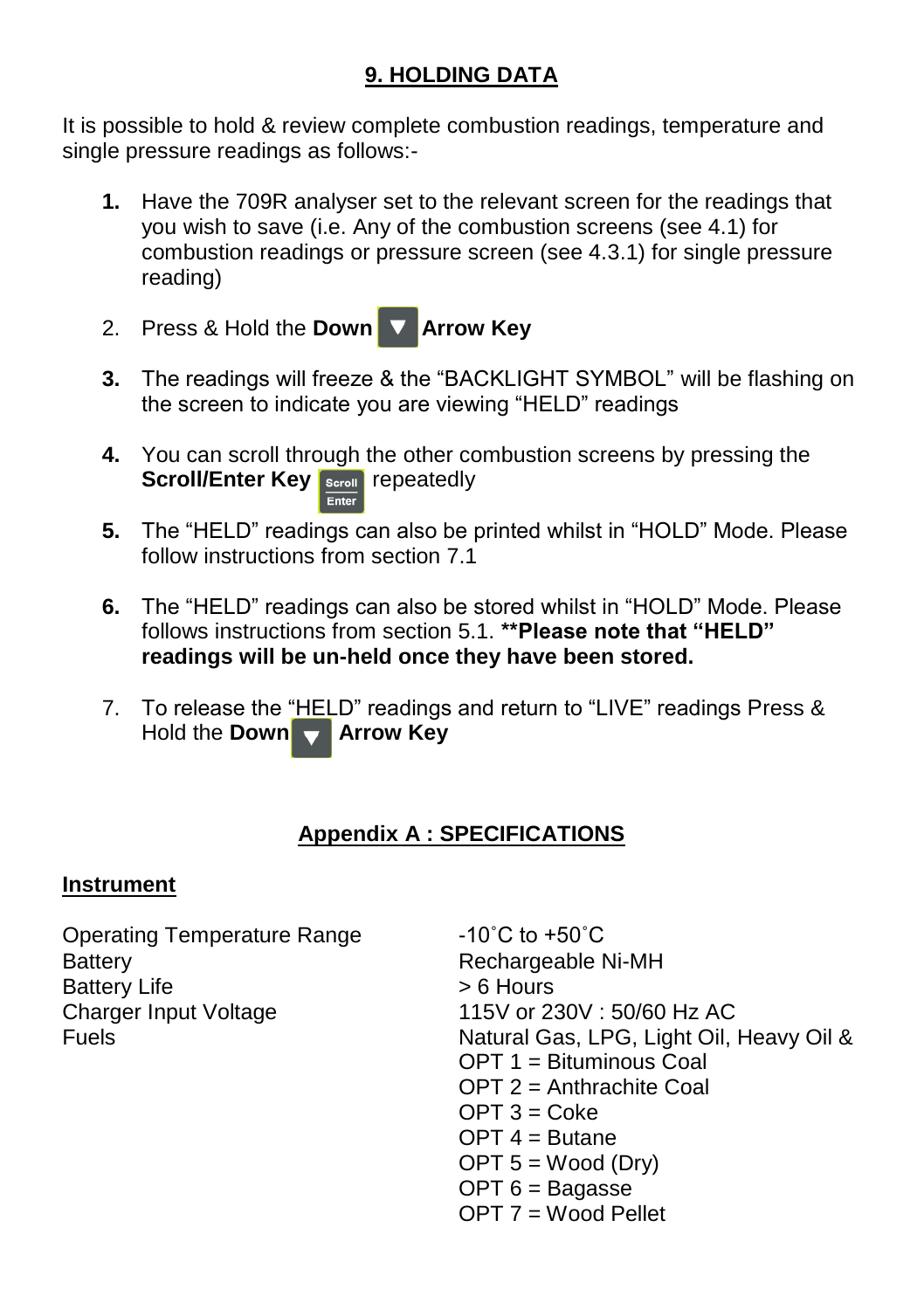Pressure Ranges mbar, kPa & inH<sub>2</sub>O<br>Display mbar, kPa & inH<sub>2</sub>O Backlit LCD Data Storage 50 sets of readings<br>
Time & Date 50 sets of readings<br>
24 Hour Real Time 24 Hour Real Time Clock Dimensions 200mm x 90mm x 60mm Weight 500g Casing Casing Casing Casing Casing Casing Case Case Rubber Boot as Standard Switch Off Failsafe Exhaust **Safety Spigot**<br>Conforms to **Safety Spigot** BS7927 (and t BS7927 (and the draft BS7967)

#### **Flue Temperature Probe**

Hose Length 2500mm Insertion Length 200mm<br>
'K' Type Thermocouple Accuracy +/- 0.3%, +/- 1°C 'K' Type Thermocouple Accuracy Maximum Temperature **800°C** 

Construction **Pistol Grip with Stainless Steel Shaft** 

#### **Gases**

|                              | Range          | Resolution | Accuracy                 |
|------------------------------|----------------|------------|--------------------------|
| Oxygen                       | $0 - 25%$      | 0.1%       | $+/- 0.3%$               |
| Carbon Monoxide              | $0-10,000$ ppm | 1 ppm      | $<$ 20 ppm : $+/-$ 3 ppm |
|                              |                |            | $>100$ ppm : +/- 5 %     |
| Carbon Dioxide               | $0 - 25%$      | 0.1%       | $+/- 0.3%$               |
| (calculated)                 |                |            |                          |
| CO/CO <sub>2</sub> Ratio     | $0 - 0.999$    |            |                          |
| (calculated)                 |                |            |                          |
| <b>Combustion Efficiency</b> | $0 - 100%$     | 0.1%       |                          |

#### **Pressure Measurement**

Selectable Ranges<br>
Range mbar, kPa and inH<sub>2</sub>O<br>
- 150 mbar to + 150 m Resolution 0.01 mbar & 0.1 mbar Accuracy  $+/- 0.5\%$  fsd

 $-150$  mbar to  $+150$  mbar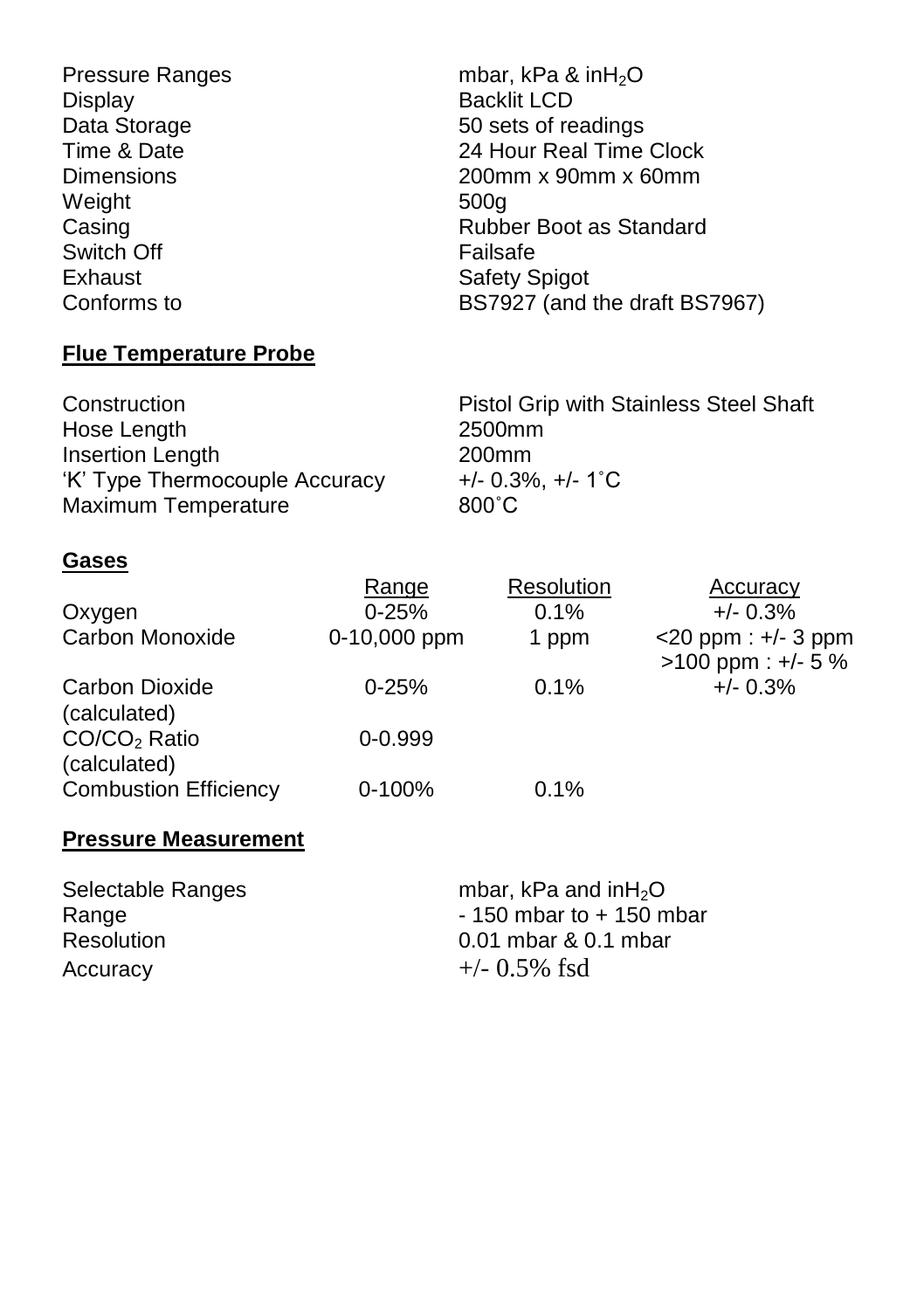#### **Appendix B : CALIBRATION & SERVICE**

It is recommended, as written in the British Standard – BS7967, that the instrument be calibrated every 12 months. Please consult your instrument supplier for further details.

The following are consumable parts for the instrument: -

| In-Line Water Trap Bowl Filter Element  | User Replaceable                | Part No. A796-F |
|-----------------------------------------|---------------------------------|-----------------|
| 32mm (pack of 10)                       |                                 |                 |
| In-Line Pump Protection Filter Complete | User Replaceable                | Part No. A763   |
| Oxygen Sensor                           | <b>Factory Replaceable ONLY</b> |                 |
| Carbon Monoxide Sensor                  | <b>Factory Replaceable ONLY</b> |                 |

| Standard | Part No. A770                                       |
|----------|-----------------------------------------------------|
| Standard | Part No. A796                                       |
|          |                                                     |
| Standard | Part No. A766                                       |
| Standard | Part No. A765                                       |
| Standard | Part No. A768                                       |
| Standard | Part No. TBC                                        |
| Standard | Part No. GK11M                                      |
| Optional | Part No. A740                                       |
| Optional | See TPI Brochure                                    |
| Optional | Part No. A773                                       |
| Optional | Part No. A788                                       |
|          | The following are accessories for the instrument: - |

#### **Appendix C : GUARANTEE**

Your TPI 709R Combustion Analyser is guaranteed free from defects in materials and workmanship for 6 Years subject to annual service being carried out by TPI Europe or one of its approved service centres.

**Covered by TPI: -** Repair parts and labour; or replacement of the product at the option of TPI. Normal transportation charges to the purchaser are also covered.

**Not covered by TPI: -** Damage to the product which are the result of abuse, improper use or maintenance are not covered. Any other expenses, consequential damages, incidental expenses including damages to property are not covered. Transportation expenses to the customer are not covered.

**To obtain warranty performance: -** Include with the product your name, address, phone number, fax number, written description of the problem and proof of purchase date. Carefully package and return to TPI.

This quarantee does not affect your statuary rights.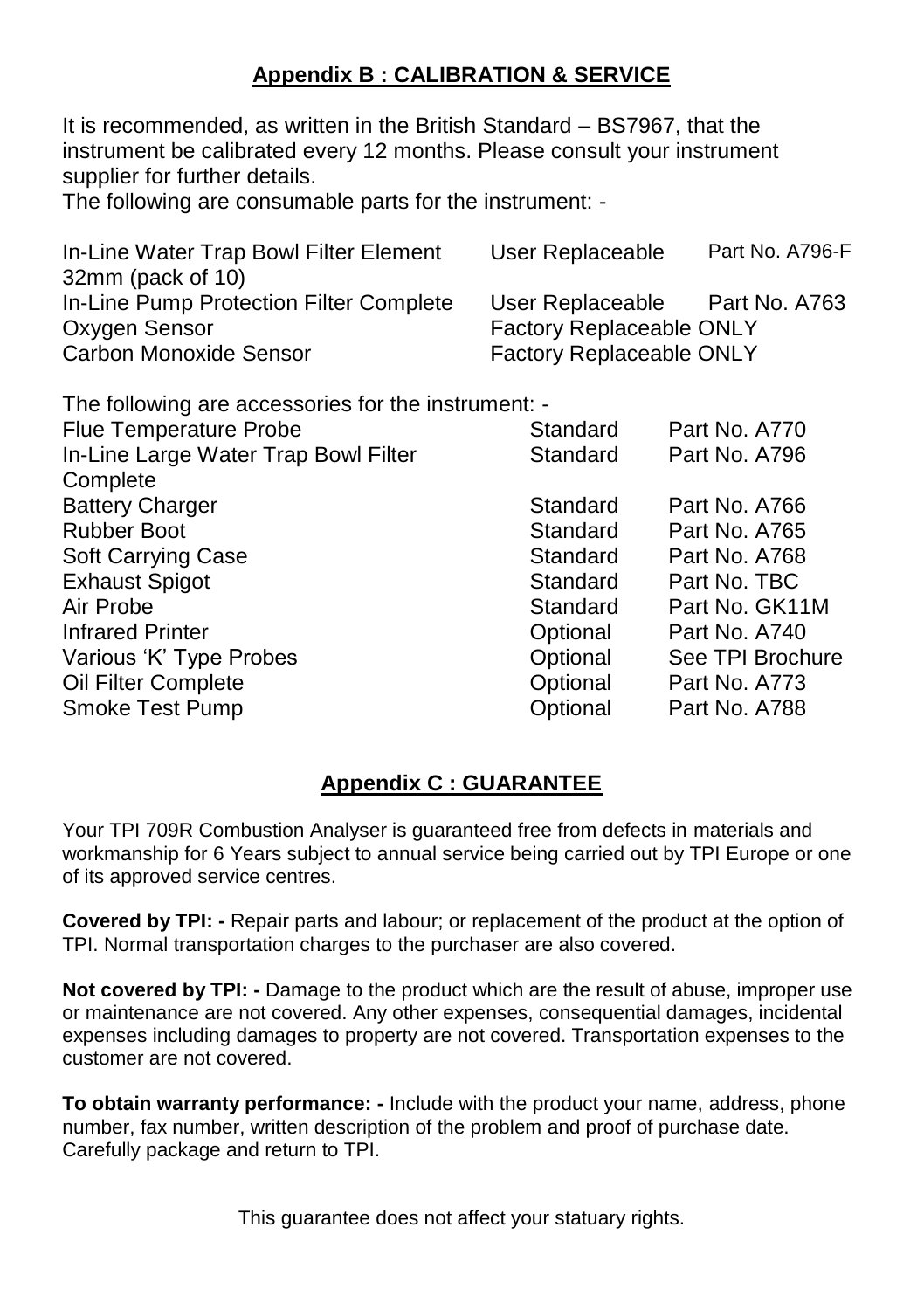### **Appendix D : TROUBLESHOOTING GUIDE**

| Problem                                       | <b>Probable Cause</b>                                                          | <b>Possible Remedy</b>                                                                                                                                                    |
|-----------------------------------------------|--------------------------------------------------------------------------------|---------------------------------------------------------------------------------------------------------------------------------------------------------------------------|
| Unit does not turn on                         | Batteries are flat                                                             | Recharge batteries or run<br>on mains.                                                                                                                                    |
| Unit does not turn on                         | Dislodged battery                                                              | Disconnect and<br>Re-connect battery                                                                                                                                      |
| Unit does not turn off                        | CO level above<br>15ppm                                                        | Leave 709R running in<br>clean air until CO drops<br>below 15ppm                                                                                                          |
| Unit will not move off<br>combustions screens | CO level above<br>15ppm                                                        | Leave 709R running in<br>clean air until CO drops<br>below 15ppm                                                                                                          |
| Continuous alarm<br>Sounds                    | Excessive levels of<br>CO are being<br>detected                                | Remove probe from flue<br>and run in clean air for<br>15/20 minutes                                                                                                       |
| Negative pressure<br>readings on Display      | Pressure tubing<br>connected to wrong<br>pressure port                         | Reconnect pressure<br>tubing to positive pressure<br>port rather than negative<br>pressure port                                                                           |
| Negative pressure<br>readings on display      | Either there is suction<br>or pressure was not<br>zeroed in<br>atmospheric air | Re-zero in atmospheric<br>air.                                                                                                                                            |
| Negative temperature<br>readings on display   | Thermocouple plug<br>has been plugged in<br>the wrong way round                | Remove thermocouple<br>plug and plug in the<br>correct way round                                                                                                          |
| "Flo Err" is displayed                        | Blockage in sampling<br>probe or<br>kink/blockage in<br>sample tube            | Check and rectify as<br>necessary                                                                                                                                         |
| "Flo Err" is displayed                        | Dirty/blocked filters                                                          | Remove and replace<br>dirty/wet filters                                                                                                                                   |
| Battery life shorter<br>than usual            | Excessive use of<br>backlight                                                  | Turn off backlight when<br>not needed                                                                                                                                     |
| "Inlt O <sub>2</sub> Err" is<br>displayed     | Instrument turned on<br>in contaminated air.                                   | Turn instrument off and<br>then turn instrument on<br>again in clean air.                                                                                                 |
| "Inlt CO Err" is<br>displayed                 | Instrument has turned<br>off with Gas Sample<br>still present                  | Run instrument in clean<br>air until after turning the<br>instrument on/off the error<br>disappears. Depending on<br>the level of CO present<br>this may take up to 1 hr. |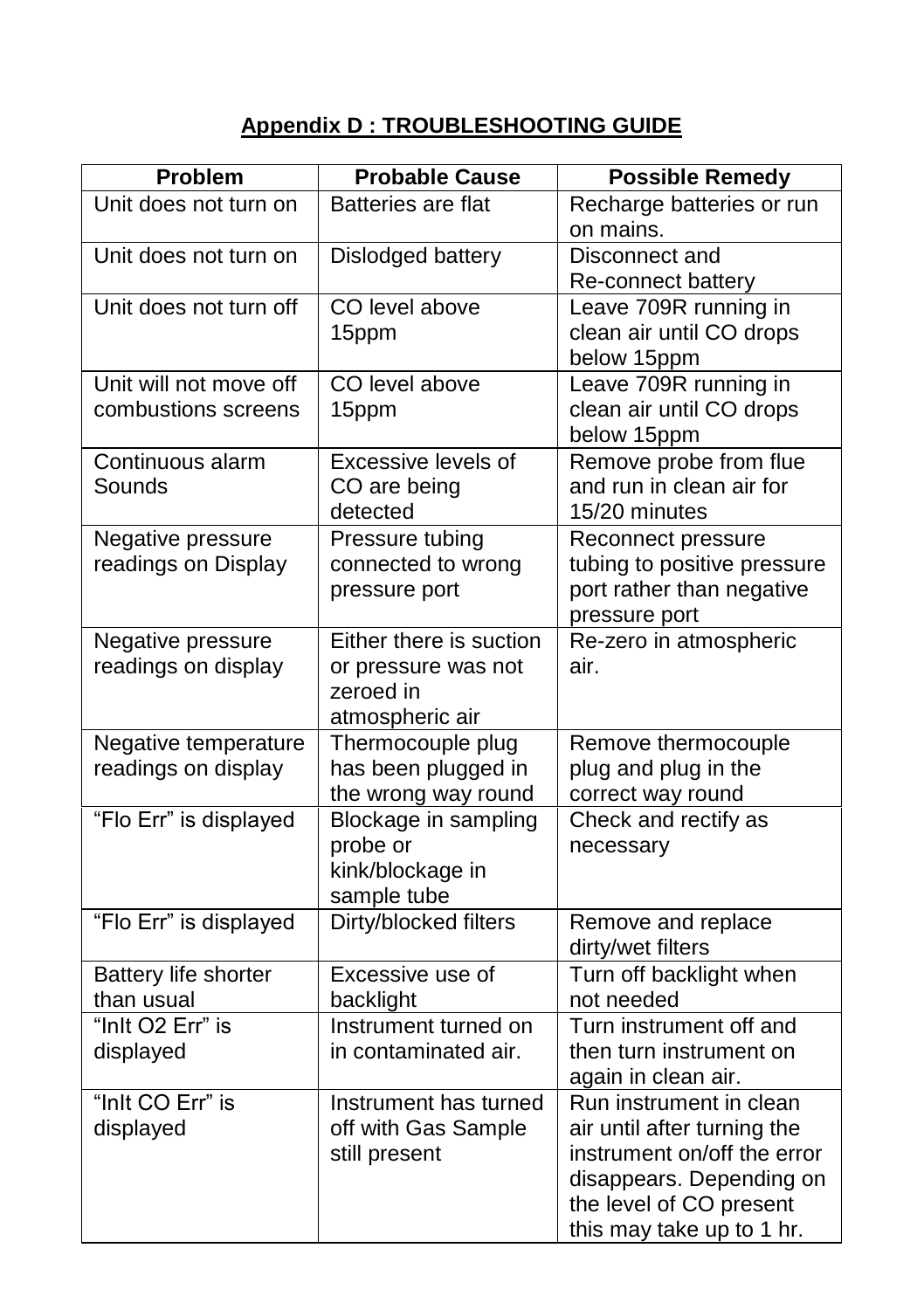#### **Appendix E : INDEX**

**Subject Section**

Alarm (High CO) 4.1.2<br>Alarm (Failsafe) 4.1.7.& 8 Alarm (Failsafe) Auto-Shut Off 8 Backlight 4 Back View 2.2 Battery Charger 1; 8.1 & Appendix B Battery Indicator 2.1 Calibration **Appendix B** Charger Socket 2.4 Charging 8.1 Clock 4.4 CO 4.1 & Appendix A  $CO<sub>2</sub>$  4.1 & Appendix A<br>Data (Printing)  $7$ Data (Printing) Data (Reviewing) 6 Data (Saving) 5 Dimensions **Appendix A** Display 2.1 & Appendix A Efficiency (Nett & Gross) 4.1.3 Excess Air 4.1.3 Exhaust Port 2.3 Filters **Appendix B** Front View 2.1 Fuel Selection 3.2 Fuels 3.2 & Appendix A Func/Backlight Key 2.1 & 4 Guarantee Appendix C Infrared Printer 1, 7 & Appendix B Infrared Window 2.3 & 7 Inlet Ports 2.2 ; 2.4 ; 3.1 ; 4.1 ; 4.2 & 4.3 In-Line Filter 1 ; 3.1 ; 4.1 & Appendix B Low Flow 4.1 Mini In-Line Filter 1 ; 3.1 & Appendix B  $O<sub>2</sub>$  4.1.3; 4.1.4 & Appendix A Off 8 On 3.1  $^{\circ}$  oPEn'  $4.1.7$ Operating Temperature **Appendix A** Power Key 2.1 ; 3.1 & 8 Pressure Selections 4.3.1 & Appendix A Print Key 2.1 & 7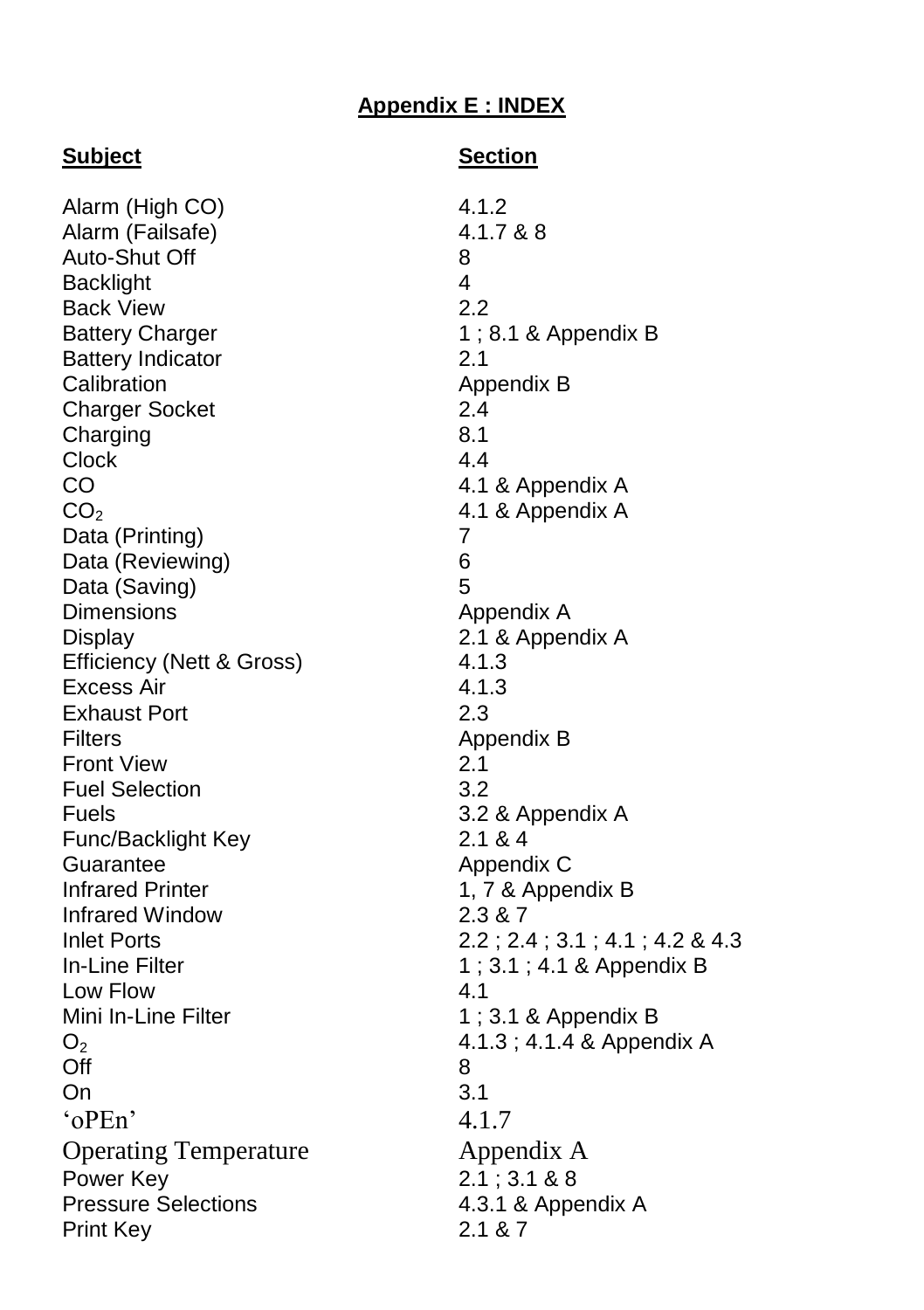| Probes                        | $1; 4.1; 4.2;$ Appendix A & Appendix B     |
|-------------------------------|--------------------------------------------|
| Pump                          | 3.1                                        |
| Purging                       | 3.1                                        |
| Ratio                         | 4.1.1                                      |
| Reading (Flue Gases)          | 4.1                                        |
| Reading (Pressure)            | 4.3                                        |
| Reading (Temperature)         | 4.2                                        |
| <b>Recall Key</b>             | 2.1 & 86                                   |
| <b>Rubber Boot</b>            | 1; 2.1; 2.2; 2.3; 2.4, Appendix A &        |
|                               | Appendix B                                 |
| Scroll/Enter Key              | $2.1$ ; 4.1; 4.3.1; 4.4.1; 5; 6 & 7        |
| Service                       | Appendix B                                 |
| Side Views                    | 2.3                                        |
| Specifications                | Appendix A                                 |
| Store Key                     | 2.1                                        |
| <b>Temperature Selections</b> | 4.2                                        |
| Thermocouple                  | 2.4; 4.1; 4.2; Appendix A & Appendix B     |
| <b>Top View</b>               | 2.4                                        |
| Troubleshooting               | Appendix D                                 |
| Up Arrow Key                  | $2.1$ ; 3.1; 4.1.3; 4.2.1; 4.3.1; 5; 6 & 7 |
| Warranty                      | Appendix B                                 |
| Weight                        | Appendix A                                 |
|                               |                                            |

# **TPI Helpline 01293 530196 opt. 1**